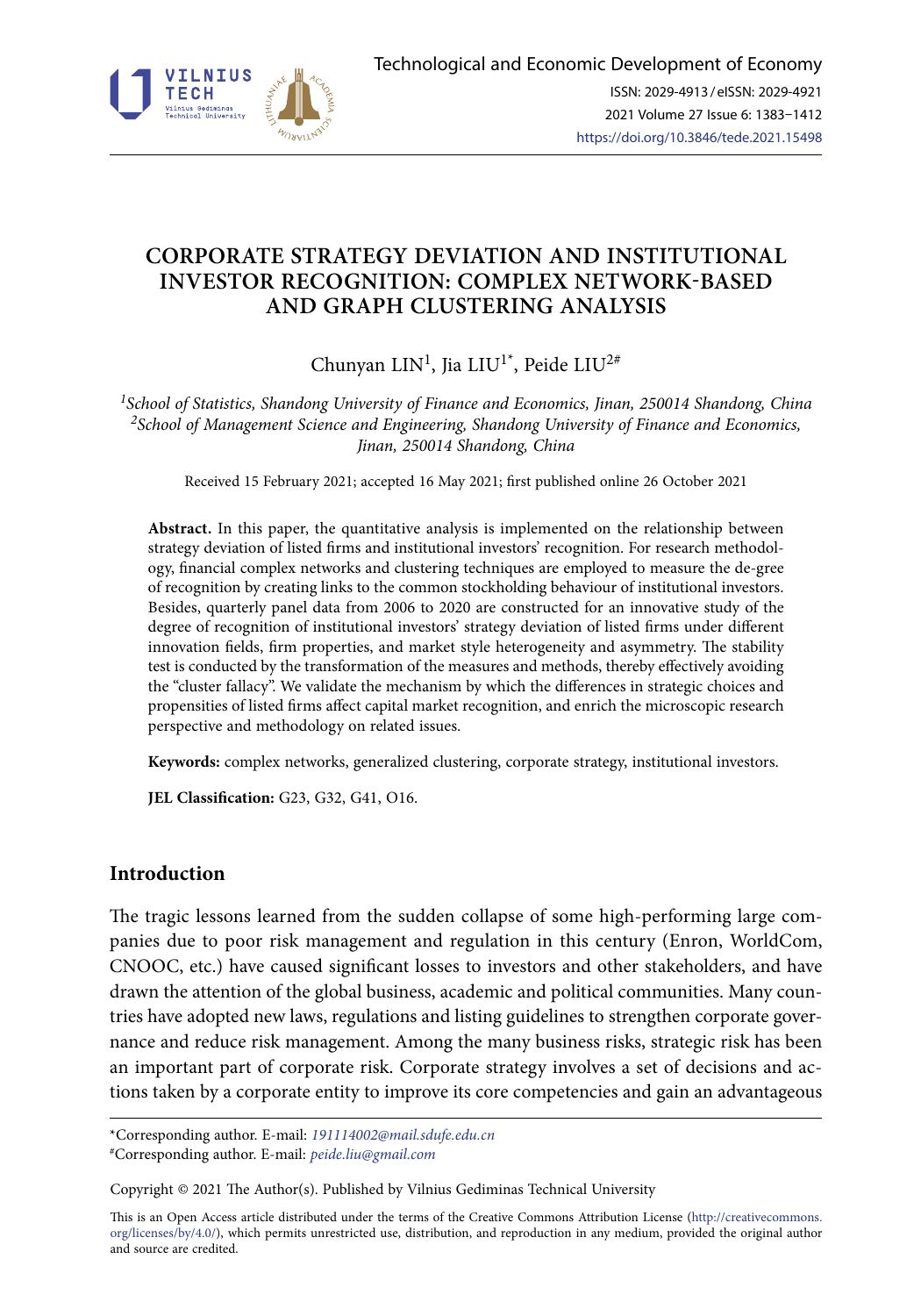position in the competition. It has been shown that corporate strategic decisions are directly reflected in financial disclosures and affect the characteristics of corporate accounting information. Successful corporate strategies can lead to superior financial performance (Buzzell & Gale, 1987), which indirectly leads to less surplus management behaviors and higher quality of accounting information1 (Keating & Zimmerman, 1999; Kinney & McDaniel, 1989). The implementation of corporate strategy can be externally perceived through financial information disclosure (Kothari et al., 2002). In the capital market, institutional investors have higher expertise and information advantages, and their research and operation have a guiding and leading role for investors, who are important subjects in market transactions. The typicality and representativeness of how they interpret and screen the strategy deviation of companies is the question of whether the specific implementation of corporate management decisions can influence investors' decisions after the statements are expressed, which is related to the correlation between the internal corporate management strategies, decision-making risks, and the external capital market (Cappa et al., 2020). The study of this issue connects corporate governance strategies with financial markets. The latest scientific research shows that the sustainability of financial models is related to the sustainability of society as a whole (Ziolo et al., 2021), so it is of practical importance to study the external financial effects of corporate strategies.

Generally speaking, companies choose conventional strategies to ensure experience and stability, but in order to adapt to changes in the external environment and gain additional competitive advantages, companies may adopt a deviation from the industry's conventional approach to differentiate their business, i.e., corporate strategy deviation. At present, when measuring the differences in the strategy deviation of enterprises, the degree of deviation from the industry average is mostly used. And the larger this deviation is, the more likely the enterprises are unable to use their original industry experience and development laws to explain and characterize their strategies, and the greater the degree of information asymmetry between enterprises and external stakeholders (Carpenter, 2000). This asymmetry of information has to be taken into account when studying the relationship between corporate strategy and external relations, for example, between upstream and downstream supply chains of companies (Gao et al., 2020), not to mention that we need to focus on the sensitive area of capital markets. However, most of the current relevant studies focus on whether the strategic information itself is relevant to the value of the firm; for the capital market external to the firm, some of the literatures investigate the role of corporate strategy in influencing accounting information for stock pricing; for the stakeholders outside the firm, many studies focus on third-party perspectives, such as auditors and analysts. Then, for institutional investors, the main research of this paper includes whether the increase in operational risk and

 $<sup>1</sup>$  In the capital market, the FASB issued Concept Release No. 1 in 1978, when the financial accounting aiming to</sup> be useful for decision making was changed to providing investors with the information that is more relevant to decision making, the institutional investors and standard-setting bodies continued to emphasize the external decision-making role of accounting information. The AICPA (1994), CICA (1995), ICAEW (2000) and FASB (2001) and other standard-setting bodies also suggested that in order to improve the quality of financial reporting information, and make investors' decisions more efficient, companies should disclose other information in the value-creation process that is not recognized by the accounting system. That is, the financial perspective has to serve the investment decision, internal corporate strategic decisions influence external investor decisions, and accounting disclosures serve investors.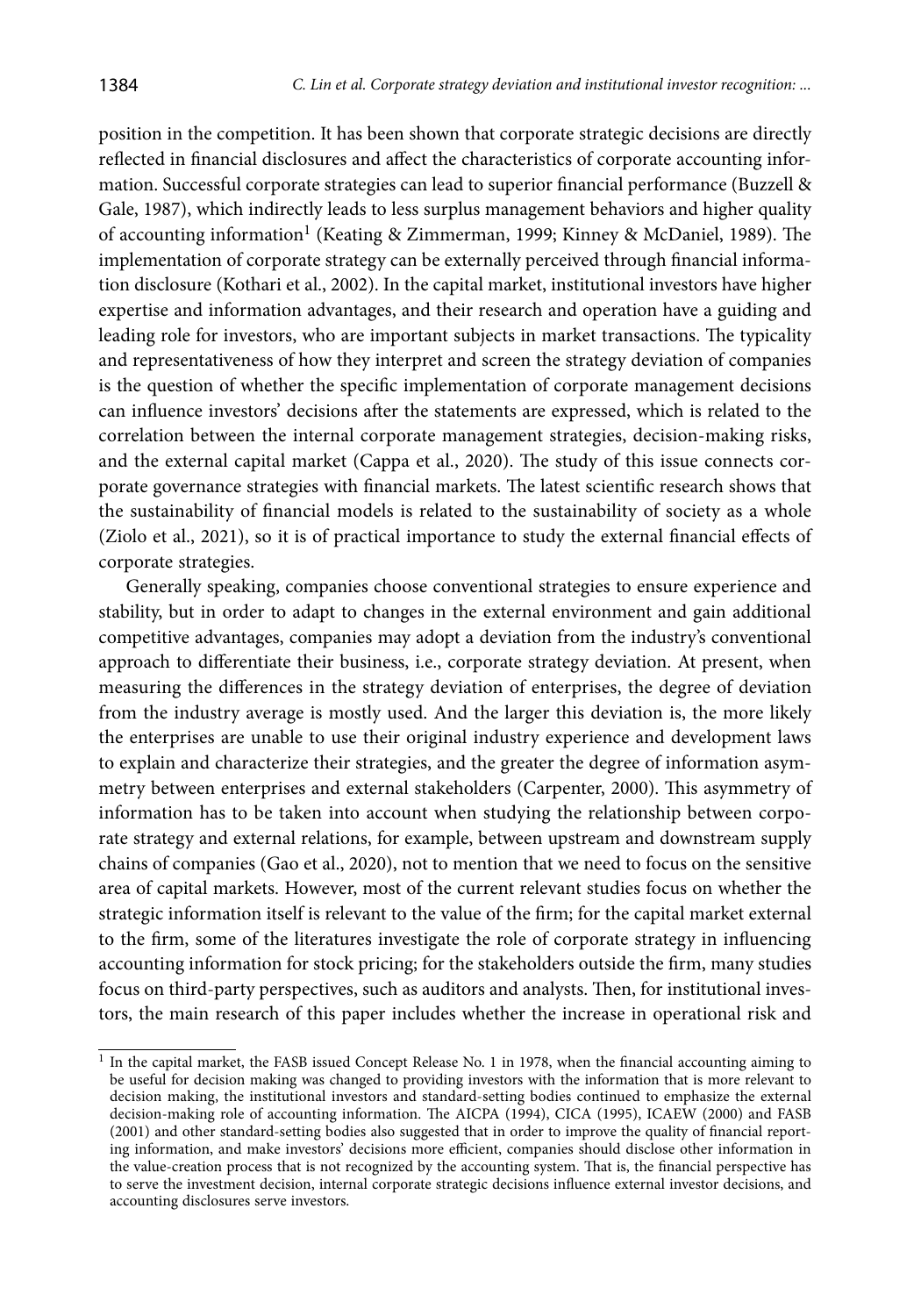information asymmetry caused by differences in corporate strategy deviation significantly increases the risk, monitoring cost and transaction cost of institutional investors' shareholding, and reduces the return of institutional investors' shareholding and the incentive of institutional investors to hold company shares. The purpose and interest of this paper focuses on whether deviation in the strategic orientation of enterprises can elicit recognition from external institutional investors, specifically what categories of strategy deviation are recognized and held by them (asymmetry between the two), thus providing the enterprises with a kind of empirical reference between strategy and financing. Besides, related studies, especially those for the Chinese market, are relatively few, and the study of institutional investors' recognition level lacks accurate methods.

In this paper, a total of 54,264 observations are used as the sample to examines the impact of corporate strategy deviation on the recognition of institutional investors in the financial capital market, which are obtained from 952 non-financial listed enterprises in Shanghai and Shenzhen A-shares from 2006 to 2020. It is found that the greater the difference of the strategy deviation implemented by the firm from the industry norm, the lower the recognition of the firm in the capital market where institutional investors are more adept at information acquisition and analysis. For example, the deviation of the firm's strategy deviation results in the willingness of institutional investors to hold, and signs of institutional holdings reduction. Through further research, it is found that, firstly, there are differences in the sensitivity of institutional investors to hold reduction in three key areas in terms of the differences in strategy deviation of enterprises, that is, production and R&D, marketing and investment, and finance and financing; secondly, when facing listed enterprises with different property rights nature and investment background, the sensitivity of institutional investors to hold reduction also varies, and its sensitivity is particularly sensitive to the listed enterprises with the background of state control or investment; thirdly, when facing diversified market states, the moderating effect of market style is different, though institutional investors, as a whole, are not sensitive to different market reactions, bear markets and shock markets still make them more cautious, and there is a market moderating effect. However, the group of institutional investors among them is more sensitive to the market, in addition, both direct and indirect effects show a significant negative effect. In summary, according to empirical studies, differences in corporate strategy deviation reduce the willingness of institutional investors to hold, with specific mechanisms that are asymmetric in nature.

# **1. Literature review**

# **1.1. The impact of corporate strategy deviation on operational risk from within firms**

Firms face business risks in their operations (Blanc Alquier & Lagasse Tignol, 2006; Dvorsk et al., 2021; Salehi & Ghasempour, 2021; Li et al., 2021), and even in management and decision-making itself (Salehi et al., 2020a, 2020b; Salehi & Arianpoor, 2021). In early studies Prahalad and Hamel (1990) argued that uniqueness and differentiation will lead to excellent corporate performance, sustained competitive advantage, and are important ideas for strategic management. And while the business press usually argues that change is in the best interest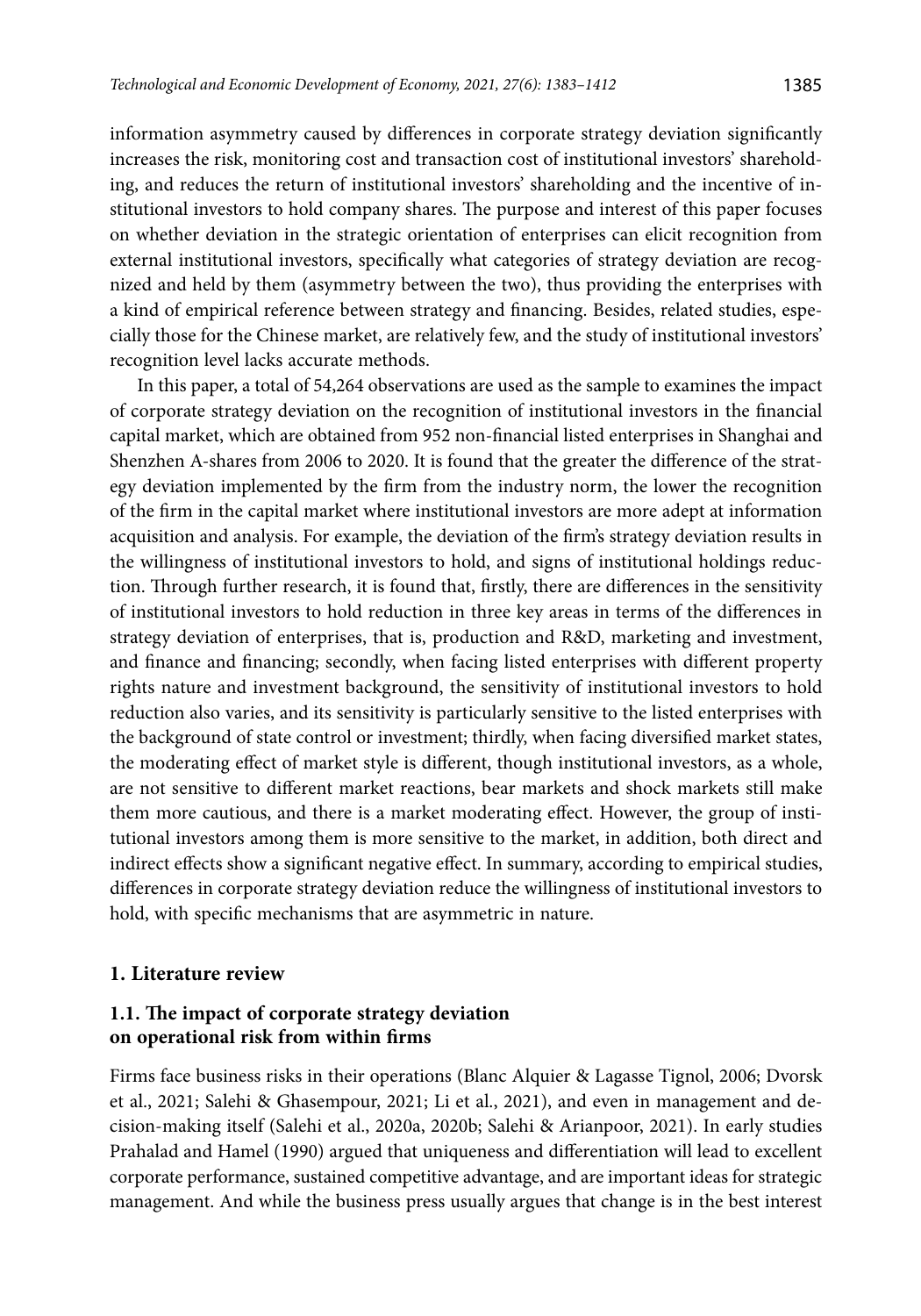of shareholders, later studies by Chen and Miller (1994), Geletkanycz and Hambrick (1997), Rajagopalan and Spreitzer (1997), have shown that there is no strategic deviation from the norm and firm performance causality, nor does it enhance competitive advantage. Especially in highly uncertain industries, the relationship between the two is even negative. From the current literature, it is often argued that deviations from business strategy led to enhanced performance volatility, increased operational risk, and increased risk of corporate default and stock price collapse. Rajagopalan (1997) argues that aggressive corporate strategies engage more aggressively in new product and market development, performance is more volatile, and internal incentives need to be based on market performance rather than accounting performance to encourage management to take risks. Carpenter (2000) mentions that differences in corporate strategies are a choice of operating management and are related to the compensation incentive approach and structure, and the relationship between the two when firms perform differently. There is a correlation between strategic deviations and the internal governance structure of the firm. Chatterjee and Hambrick (2007), Tang et al. (2011) argue that when the difference in corporate strategy deviation is large, firms tend to lack practical experience in the same industry in their operations, and exploratory business activities are prone to extreme excellence or extreme failure. Besides, their operating performance is more volatile and relative to other firms in the same industry. Bentley et al. (2013), Higgins et al. (2015) and Habib et al. (2017) argue that the more aggressive corporate strategic decisions, the higher the degree of tax avoidance, the more aggressive the tax avoidance tactics, and the more willing firms are to take the risks and uncertainties that aggressive tax avoidance may bring. Also, corporate strategy deviations affect the quality of accounting information and surplus management, leading to stronger audits, as well as a higher likelihood of stock price collapse with the implementation of aggressive corporate strategies. Zhou and Wan (2017) propose that the differentiation in corporate strategy deviation may result in a coordination burden within the firm, that is, the diversification of strategies intensifies the conflict between the scale and scope of economy, and increases the burden and risk of the firm's procurement department. In addition, the diversified corporate strategies bring management, organizational design complexity challenges. And in corporate mergers and acquisitions, deviating financial strategies can prevent further expansion and be costly (Henry et al., 2019). Of course, this is not to deny reform and innovation in firms; management's enterprising spirit and innovative ability is a driving force for firm development (Chebbi et al., 2020), but we are exploring strategic behavior that deviates from industry norms.

# **1.2. From the perspective of the external investor market, stakeholders have information asymmetry in the interpretation of corporate governance decisions within the firm**

The strategic tendency of companies to deviate from the industry norm tends to increase the demand for financing, but under the influence of information asymmetry, it is difficult for investors to distinguish whether the strategic deviation is a "reform and innovation" or a "deviation from the norm". This has an impact on the results of auditors' reports, analysts' attitudes, and investors' acceptance. It is difficult for external stakeholders to use the indus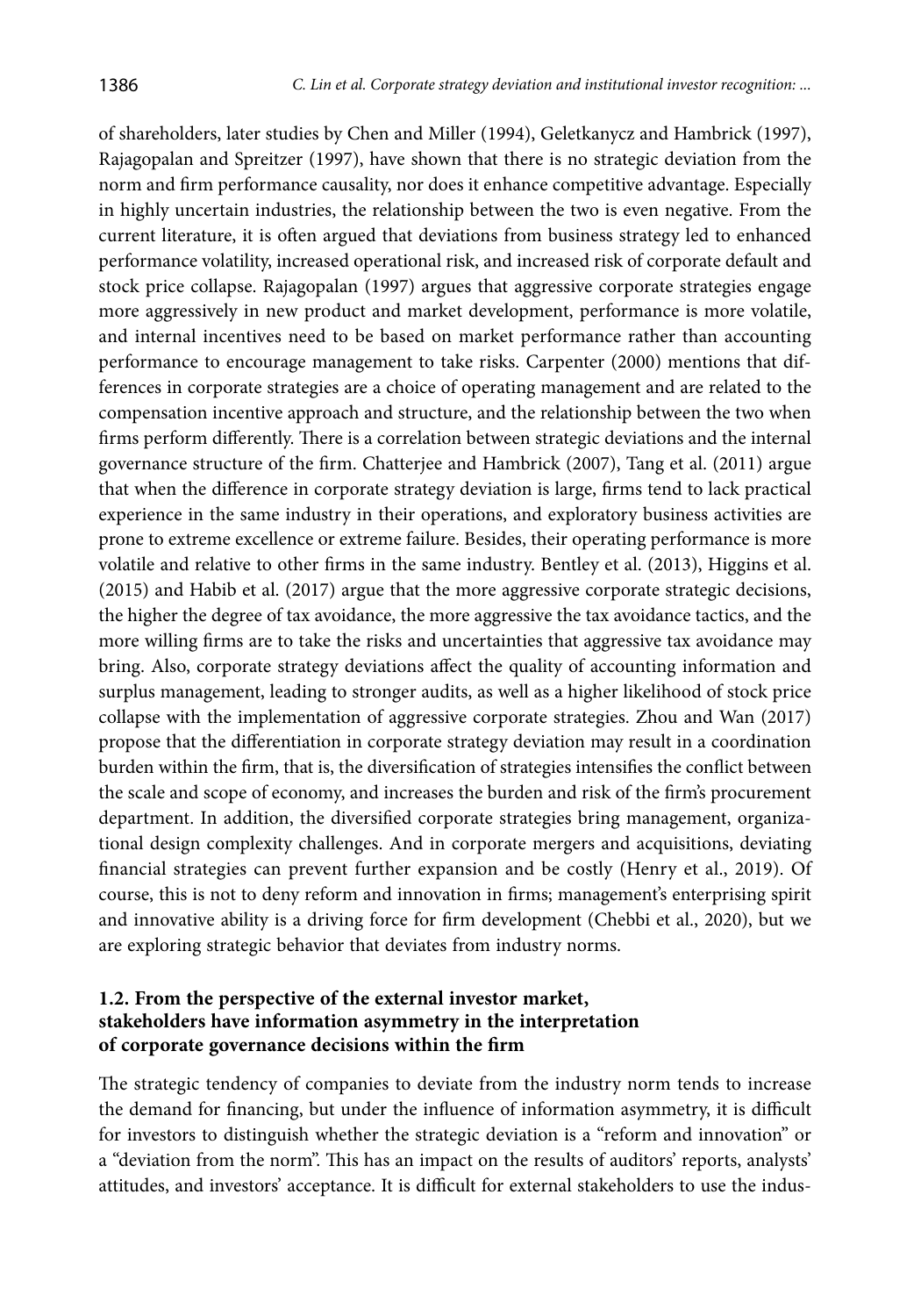try's conventional standards to evaluate companies with large strategic differences compared to companies with conventional industry strategies. Firstly, in terms of objective corporate needs, Ittner et al. (1997), Miles and Snow (2003) argue that aggressive corporate strategies constantly develop new products, seek new markets, and invest more in R&D, and are therefore more likely to be in financial distress due to inadequate cash flow. They have a higher need for financing from external capital markets than other firms. Especially when changes in monetary policy affect the strategic choices of firms, firms with aggressive strategies have a greater need for a continuous supply of funds for their R&D and market development activities (Bates et al., 2009). The main role of capital markets is to raise funds through different institutions, where securities financing is an effective way to obtain long-term funding for listed companies, a process that cannot be done without institutional investors (Algaeed, 2021). Secondly: in terms of the reactions of various stakeholders in the capital market, Bentley et al. (2013) argue that the auditor, as an external independent third-party service provider, the degree of aggressiveness of the firm's strategy is positively related to the firm's financial irregularities. And the more aggressive the corporate strategy is, the greater the auditor's workload, the more cautious the auditor is, and the higher the audit fees charged. In addition, as a medium between investors and listed companies, securities analysts' research reports represent the capital market's attitude and view on listed companies to a certain extent. Benner (2010) found that analysts pay attention to information such as strategic characteristics of companies, and technological changes of companies increase analysts' attention, and they tend to focus more on existing technologies than on radical change. More importantly, the capital market, as an external market for firms, has market participants who are the shareholders of firms and are important stakeholders of listed firms. Suijs (2008) and Lara et al. (2011) argue that when firms operate at higher risk, the necessary payoff required by investors for taking risk is relatively higher and the cost of equity capital of firms is higher. The choice of investment approach by firms is largely influenced by the bias of financial strategies, and aggressive debt ratios can have an impact on the choice of financing (Chauhan & Huseynov, 2016). And due to the presence of investor speculation, even innovative strategies with positive results do not increase stock liquidity to the detriment of private companies (Wen et al., 2018). Thirdly: in capital markets, there is both information asymmetry among investors and investors' rational expectations about the information asymmetry between themselves and others, both of which affect their trading behavior. Jin and Myers (2006), Hutton et al. (2009) suggest that the higher the information asymmetry of firms, the lower the information content of stock prices and the more synchronous stock price fluctuations. And corporate managers may conceal off-balance sheet negative information, and the accumulation and release of the negative effects of this information can trigger a stock price crash (Kothari et al., 2009). Even that biased surplus management and tax planning by corporate authorities also increase information asymmetry, which is related to analysts' coverage, and that increase investors' uncertainty about future profitability, which may reduce corporate value even with an aggressive tax strategy that portrays an image (Chen & Lin, 2017; Park & Hee, 2017). And for corporate authorities, aggressive innovation strategies tie up large amounts of cash flow, while opportunism may come at the expense of shareholders, and aggressiveness makes the outcome further and further from the initial goal (Shaikh & O'Connor, 2020).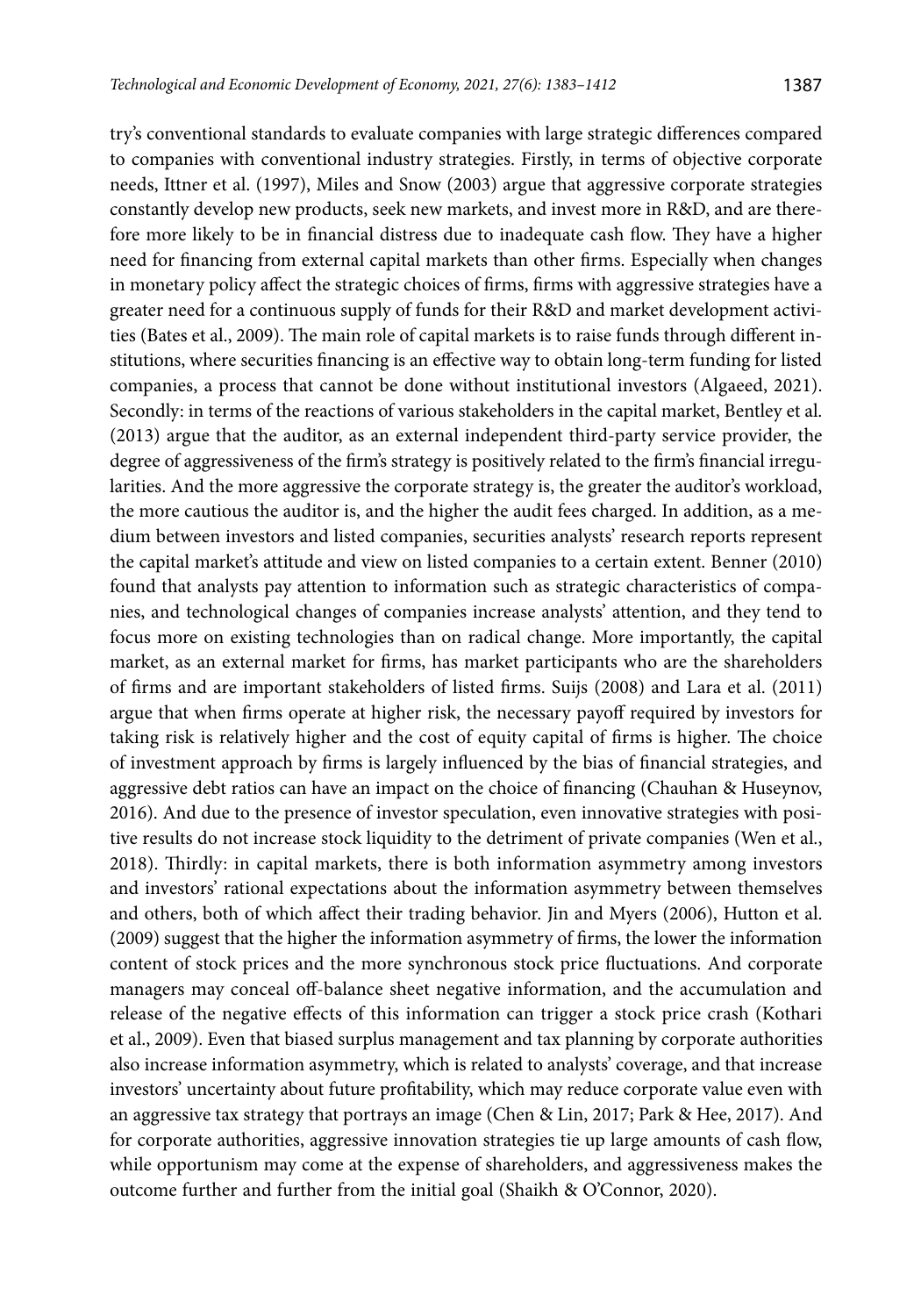Through literature analysis, it is found that when facing this problem, in general, both Chinese and foreign scholars currently believe that the same industry deviation in the implementation of corporate strategy may increase business risks internally, and intensify information asymmetry externally (Carpenter, 2000; Jin & Myers, 2006; Hutton et al., 2009; Kothari et al., 2009; Chen & Lin, 2017). However, following problems still exist in the research on the differences of corporate strategy deviation and institutional investors. Based on previous literature combing, the main research gaps: firstly, there is less research on the specific measurement issues related to institutional investors and in association with each other; secondly, the research data is based on annual panel data, however, the recognized attitudes and behaviors of the capital market change frequently, therefore, more high-frequency and detailed data are needed; thirdly, there is a lack of more detailed exploration and research. Based on the thinking and theoretical foundation provided by the existing literature, this paper conducts further exploration, with the main contributions as follows:

- First: Technically, the prevalence and grouping of institutional investor recognition are measured using complex networks and clustering;
- Second: In terms of data, this paper uses quarterly data combined with financial network data for the measurement, which enables a more precise microscopic search for patterns;
- Third: In terms of content, a more detailed study of small samples reveals that the relationship between differences in corporate strategy deviation and institutional investor recognition is asymmetric across strategic areas, different corporate properties, and different market styles.

### **2. Mechanism analysis and research hypothesis**

At this stage of strategic management and institutional theory, there is a conflict of opinion as to whether corporate strategy and management should be deviation or integration, a question that has never been decided. The question of how a firm can be "very much like" and yet "different" from its peers in a market state (Zhao et al., 2017). Specific theoretical perspectives from an institutional perspective are:

- First: When industries are highly structured, they can generate normative forces that lead to organisational homogeneity (DiMaggio & Powell, 1983);
- Second: Concerned with legitimacy and effectiveness, organisations gain legitimacy by adhering to norms, avoiding punishment and having similar cultural patterns among peers (DiMaggio & Powell, 1991);
- Third: The institutional theory perspective has been used to study for-profit firms in competitive markets (Haunschild, 1993; Haveman, 1993), creating a bond with strategic management, and more attention has been paid to the theoretical conflict between institutional norms and strategic operations.
- Fourth: The "strategic balance perspective" (Zuckerman, 2016) places firms between deviation and integration, mitigating theoretical conflicts.

Of course, this paper does not empirically demonstrate this paradox: the relationship between strategic deviation in firms and growth, firm performance, and industry competition. We focus on the relationship between such differences within firms and the recognition of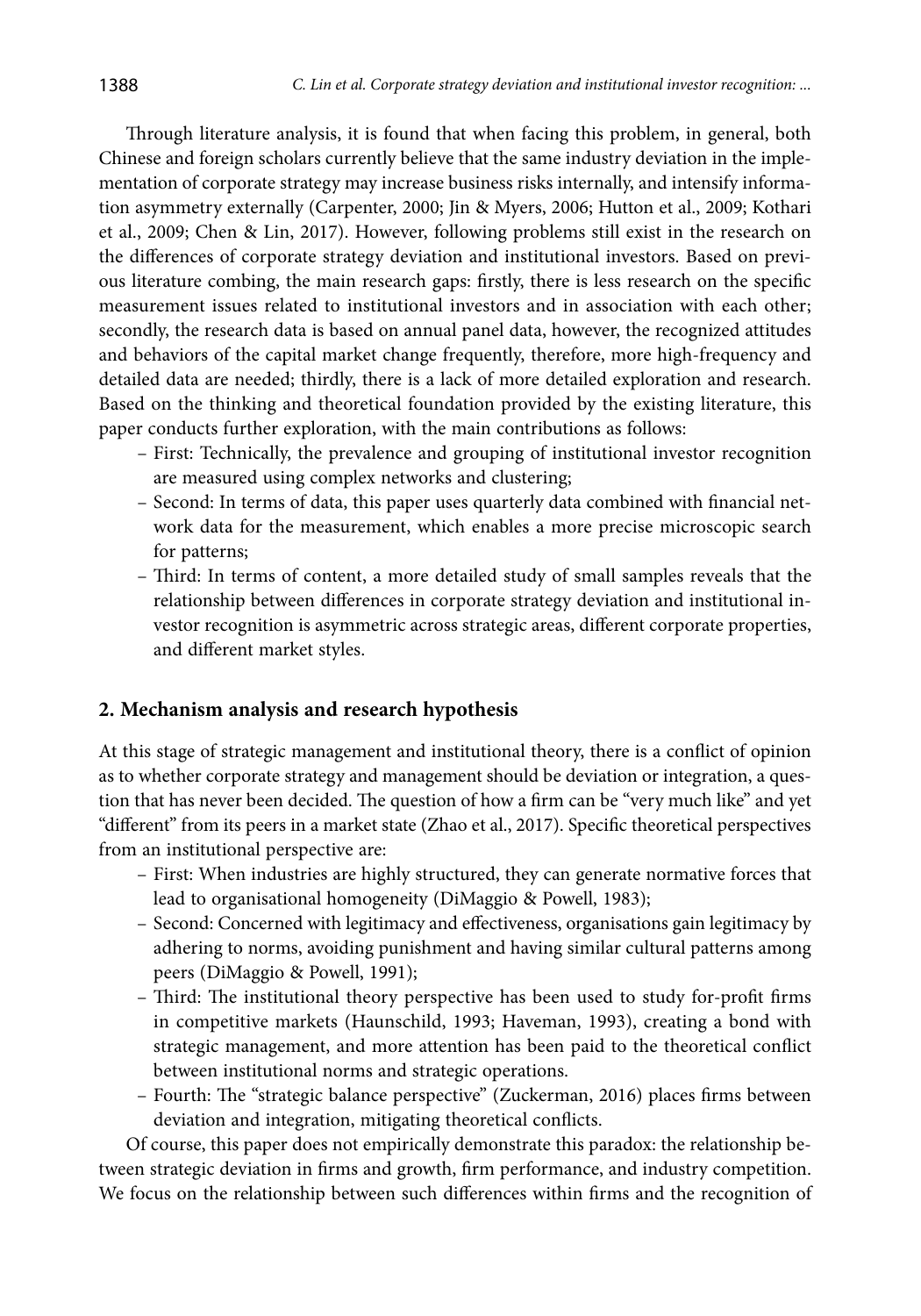external institutional investors. Corporate strategy deviation refers to the strategies and series of behaviors that are developed and adopted by the decision makers from the company's own perspective in order to improve their level of competition, and maintain a competitive advantage in the industry and market. In the early strategic management, it is believed that corporate strategy could be effectively planned to achieve more certain results. The entry of a company into a new product area or a new geographical area can be based on different explanations, such as the improvement of the efficiency of resource utilization, risk diversification, and promotion of market competitiveness. Unfortunately, with the deepening of research of theories and the practical activities of strategy, the controversy of strategy theory starting from planning continues, and the research on the riskiness, consequence and effectiveness of enterprise strategy choice gradually become hot. Firstly, it has to be decided whether the corporate strategy can be measured by the consequences of the implementation, as a way to illustrate the difference before and after the implementation of that strategy. In this paper, the measurement of corporate strategy is based on modern strategic management theory. And the degree of deviation from the average strategic pattern of the industry is utilized for the measurement of the objective elements reflected in the financial statement disclosure information when the strategic choice is made, through the allocation of resources and specific implementation, and based on three major aspects widely involved in the corporate strategic operations. The three key areas and six dimensions are divided into two types, i.e., the theoretical and data-based measures of differences in corporate strategy deviation. The second refers to the impact of corporate strategy deviation on itself after implementation, which, according to the previous studies, includes the impacts on corporate performance, corporate value, surplus management, accounting information quality, executive power constraints, corporate overinvestment and business risks. The third represents the impacts on the external market and external investors when corporate strategy is implemented, including third-party auditors and analysts, corporate creditors and corporate investors, etc. The impact of corporate strategy on the external market is studied through this stakeholder group. In this paper, we focus on the recognition of institutional investors who are important leaders in the capital market when the fermentation of corporate strategy deviation is implemented (Figure 1).



Figure 1. Mechanistic transmission diagram of corporate strategic deviation and institutional investor recognition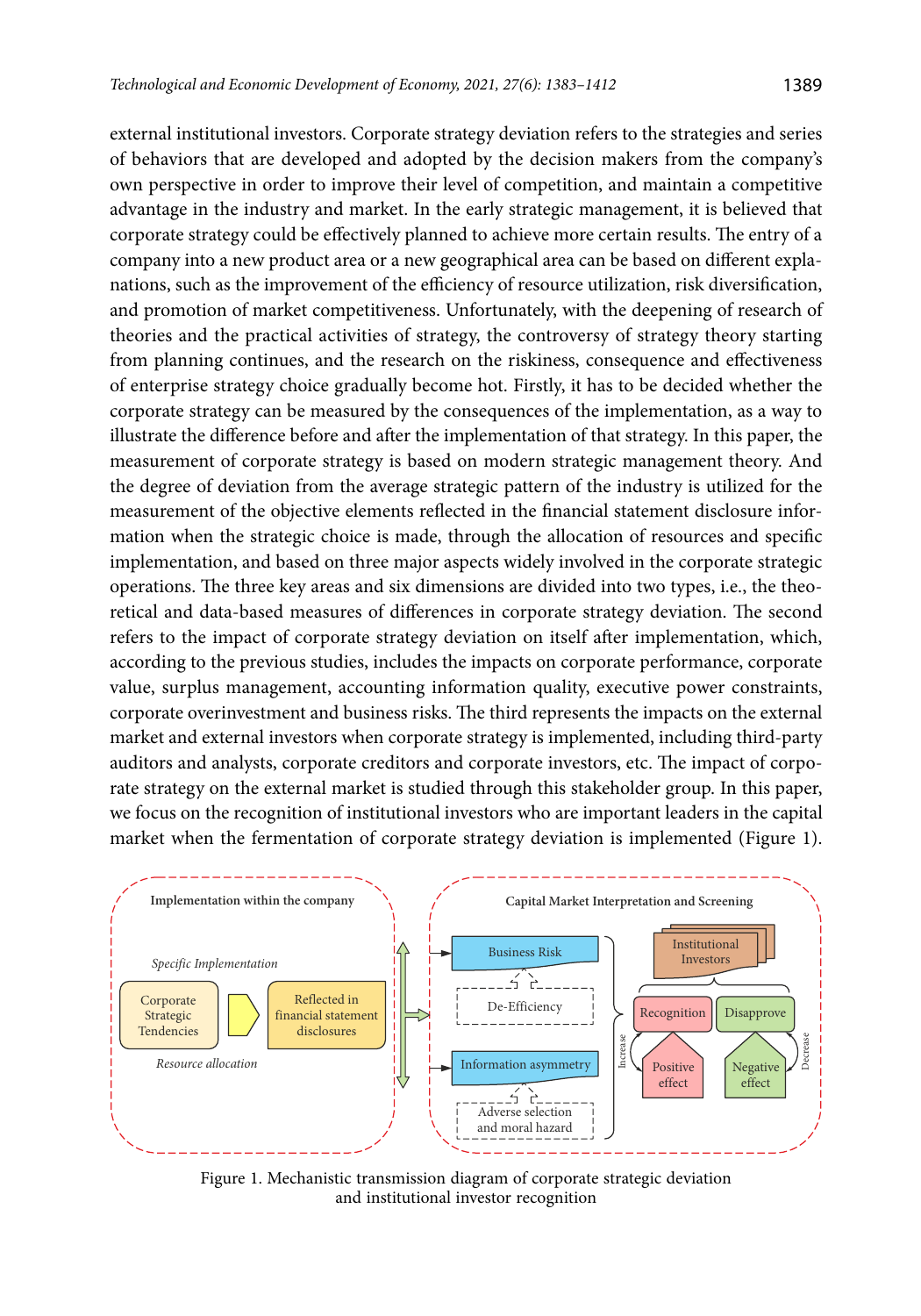As an important link to the external capital market, institutional investors' approval has great practical significance for the success of corporate strategy, stock price movement and market value.

Firstly, the greater difference in a company's strategy deviation, the greater its business risk. Conventional strategic patterns in an industry are developed and verified over a long period of time, and generally effective in resisting external risks. Deviation from the conventional strategic model requires higher cost of experimentation in exploring strategic decisions, and increases the risks faced by enterprises. Secondly, based on the analysis from the perspective of the external rule of law environment, enterprises are more familiar with the relevant industry systems and policies, which helps enterprises to reduce the risk of litigation under the industry's conventional strategic model. On the contrary, the greater the difference in strategy, the less familiarity with laws and regulations as well as institutional policies related to the new field, which may significantly increase the probability of corporate violations. Thirdly, in the case that a strategic model that is not proven in the industry is chose, the efficiency of a company's operations may be reduced. Therefore, enterprises need to deploy resources to the new strategic model, and if the old and new strategic models are far apart, the original resources may not be reused, or used under lessened efficiency. Fourthly, the enterprise is the first to choose a new strategic model, which tends to deflect the opinions of industry experts, and will increase the associated costs and risks. Therefore, Hypothesis 1 is proposed.

H1: The relationship between corporate strategy deviation and institutional investors' approval is negative, i.e., broadly speaking, institutional investors do not approve of firms' strategy deviating from the industry average strategic model.

However, corporate strategy deviation appears, and specific strategic behaviors may not be the same. For example, Das et al. (1998) argued that capital markets reflect positively when firms make strategic alliance announcements, while Doukas and Switzer (1992) suggested that even firms' profits are declining, their firms' capital markets still reflect positively when they announce new R&D project decisions. But Cazavan-Jeny and Jeanjean (2006) find that capitalized R&D is negatively related to stock prices, meaning that investors show a negative reaction to capitalized R&D. Only smaller firms with higher leverage, lower profits and fewer growth opportunities can be successful in implementing this strategy. This means that even for the same strategy, different focuses may lead to different conclusions. It is found through various related studies that the capital market response caused by different focuses on different areas of corporate strategy varies. Besides, the institutional investors must view the market from their own perspective of analysis and investment strategy, therefore, when institutional investors face different focuses on corporate strategy tendencies, their specific recognition perspective needs further analysis. Therefore, Hypothesis 2 is proposed.

H2: Institutional investor recognition of listed firms with different ownership properties is asymmetric.

Existing studies suggest that the increase of information asymmetry due to strategic deviation presents the main reason why strategic differences have their impact on corporate stakeholder behavior (Jin & Myers, 2006; Hutton et al., 2009; Kothari et al., 2009). The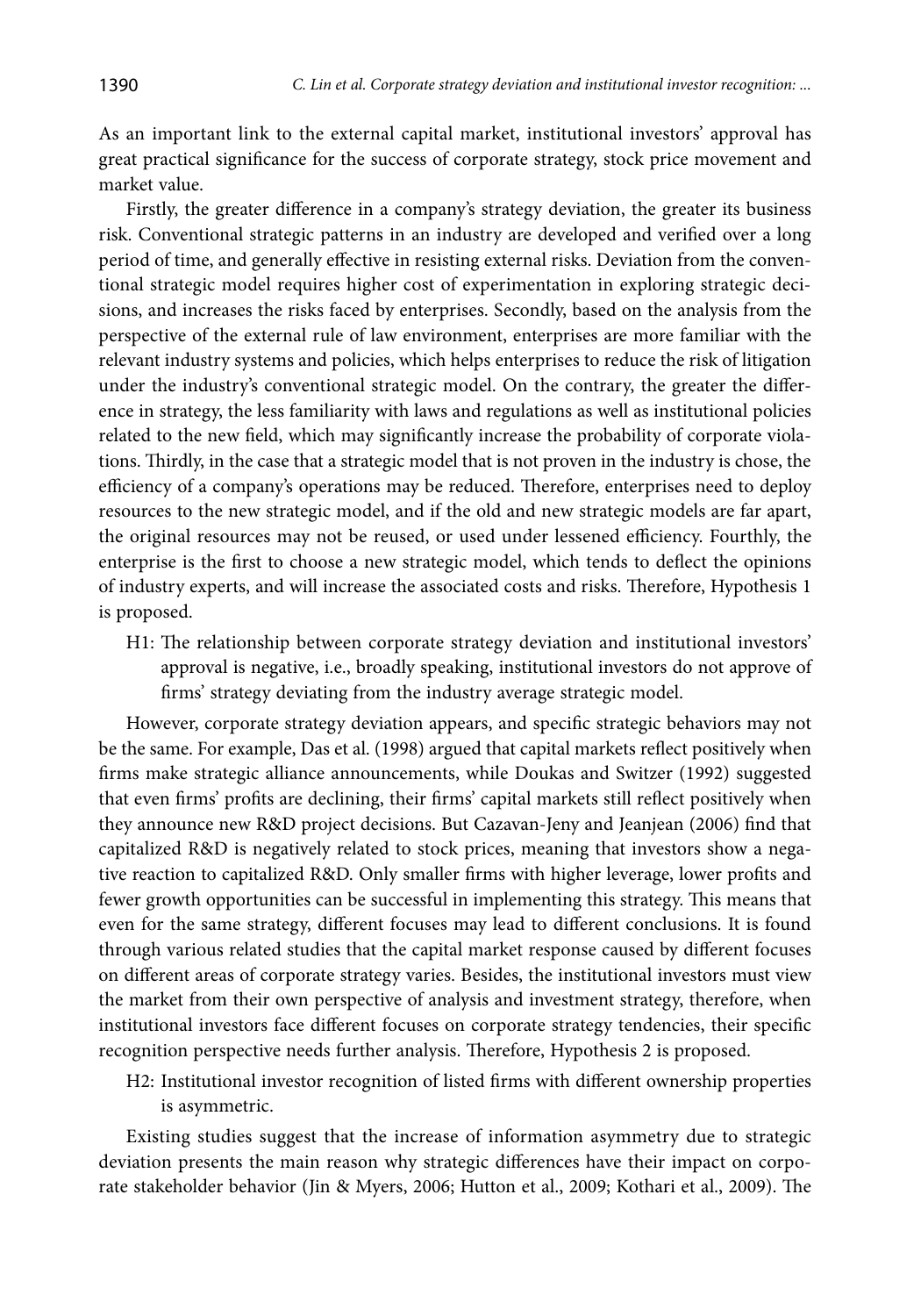greater the corporate strategy deviation, the stronger the degree of information asymmetry between the firm and its external stakeholders. The reason is that the greater the strategic differences of a firm compared to the norm, the more difficult it is to explain them based on the original industry experience and development laws, which will increase the degree of information asymmetry of the firm. Information asymmetry is an important reason for the low efficiency of capital market investment, in this case, alleviation of information asymmetry and enhancement of information communication inside and outside the firm are the key factors to improve the efficiency of capital allocation. Among them, the degree of information asymmetry of firms can be influenced by internal micro factors, such as corporate governance mechanisms and managerial characteristics. As per the data analysis of the total sample in this paper, 67.54% of the firms have state-owned background, and it is worth of further exploration of whether this category of firms receives the same market response as other firms when there is a difference in strategy deviation. For institutional investors, the increase of the degree of information asymmetry varies due to different causes, including the different aspects in strategy deviation of enterprises, the different backgrounds of enterprises and the nature of shareholdings, the increased risks, supervision costs and transaction costs associated with increasing institutional investors' shareholdings. However, all above causes will result in the reduction of the returns of institutional investors' shareholdings, and the weakening of the basic conclusion that institutional investors' motivation to hold company shares remains unchanged. In this case, Hypothesis 3 is proposed.

H3: There is an asymmetry between the strategy deviation of listed firms with different ownership properties and the recognition of institutional investors.

When studying the recognized attitudes of institutional investors toward the capital market, it is necessary to consider the changing environment of the Chinese securities market. In general, the institutional investors have strong capabilities in terms of information acquisition and analysis, who therefore adopt differentiated investment or position strategies in bull, bear and shock markets with different degrees of dissemination and inflation of idiosyncratic information; the institutional investors pay more attention to the bull market state under optimism, while when the bear market is approaching, the market often falls into the state of panic, and institutional investors may find it difficult to focus directly on corporate strategy; in the case that the market is in a state of shock, the institutional investors are most likely to be highly sensitive to the differences in corporate strategy deviation. However, head or conglomerate institutional investors may still be able to perceive this business risk on a rational and consistent basis thanks to their higher maturity and stability. Besides, the moderating effect of the market state variable varies for institutional investors' recognition due to differences in business risk, information asymmetry, and psychological settings of panic thresholds. Therefore, Hypothesis 4 is proposed.

H4: There is an asymmetry between corporate strategic deviation and institutional investor recognition when faced with different market styles.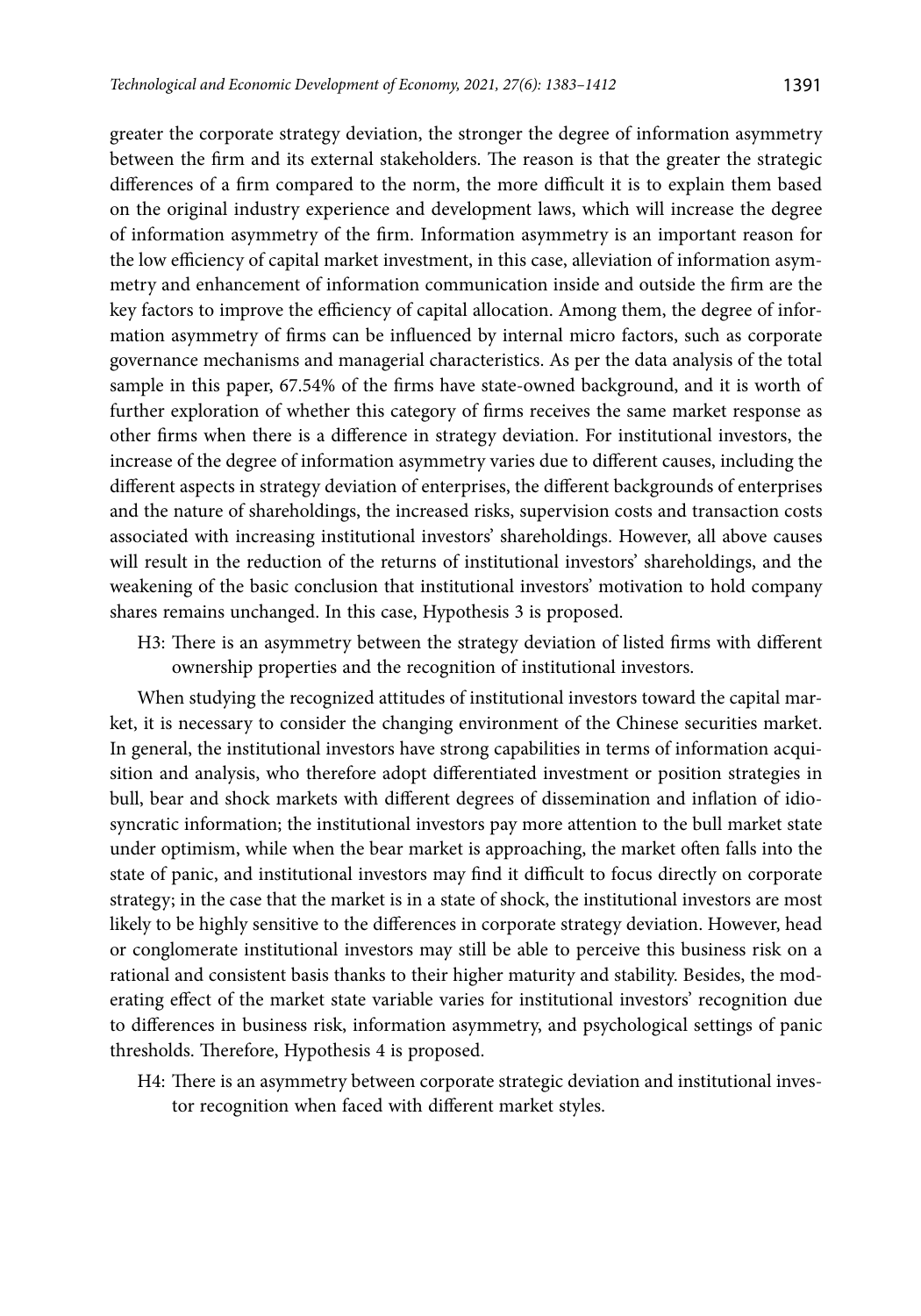## **3. Materials and methods**

### **3.1. Measure of strategy deviation of listed enterprises**

Specifically, the strategy deviation of listed enterprises refers to the deviation of their chosen strategies from the average level of strategic patterns in their industries. There are two broad approaches for the measurement in the research field of strategic management, one is Bentley et al. (2013), Miles et al. (1978) employs extreme strategy classification at the time of strategy study, and classify corporate strategy into offensive, defensive and analytical models. Though this method is available for specific business models of firms, it fails to capture the changes in corporate strategy well when using panel data for the study, and the data classification is relatively coarse. The other is the degree of deviation of corporate strategic choices from the industry average strategic pattern used by Geletkanycz and Hambrick (1997), Tang et al. (2011). That is more suitable for the study involved in this paper problem, which can directly correspond to the financial situation and strategic risk faced by firms when they deviate from the mean.

Corporate macro-strategy can be reflected in specific business activities, therefore, the main idea behind the measurement of the strategy deviation of the company is that the strategy deviation of the company will be reflected in the financial data of the company through the allocation of strategic resources. Therefore, it can be seen that this indicator refers to a measure of the strategy put into practice, which has a greater advantage than qualitative management's ideas and plans (Geletkanycz & Hambrick, 1997). Based on this idea, its distribution is reflected in three key areas, such as production and R&D, marketing and inputs, finance and financing and six dimensions, as shown in Table 1.

Firstly, the field of production and R&D is an important strategic input for the future growth of the enterprise, which is reflected in the enterprise's internal capital investment and production capacity expansion, and often reflects the formation of capital assets; while the field of marketing and input is an indispensable enterprise operation process, which is reflected in the enterprise's external publicity and expenses, and often reflects the cost loss in the operation process; the area of finance and financing is the largest resource mobilization of business operations and development, which is reflected in the financial leverage of the enterprise, and often reflects the layout of the financial situation of the balance of the relationship between net assets and liabilities. Secondly, a total of six dimensional indicators are utilized to reflect the three key areas, and each dimensional indicator based on the sample calculation, respectively. The average value of the same industry in the identical period of the dimensional indicators is deducted, and the results are divided by the standard deviation of the same industry in the same period of the indicator, and standardized to take the absolute value  $DS_{i,p}$  as shown in Equation (1). The larger the indicator is, the greater the difference between the strategy deviation of the company and its industry peers, and the higher the business risk it faces because it is out of the norm.

Figure 2 presents the mean and trend of corporate strategy deviation for each year. Broadly speaking, it seems that the data has undergone a process from high to low, with a rebound oscillation higher. The smallest year is 2008, which is probably due to the fact that the listed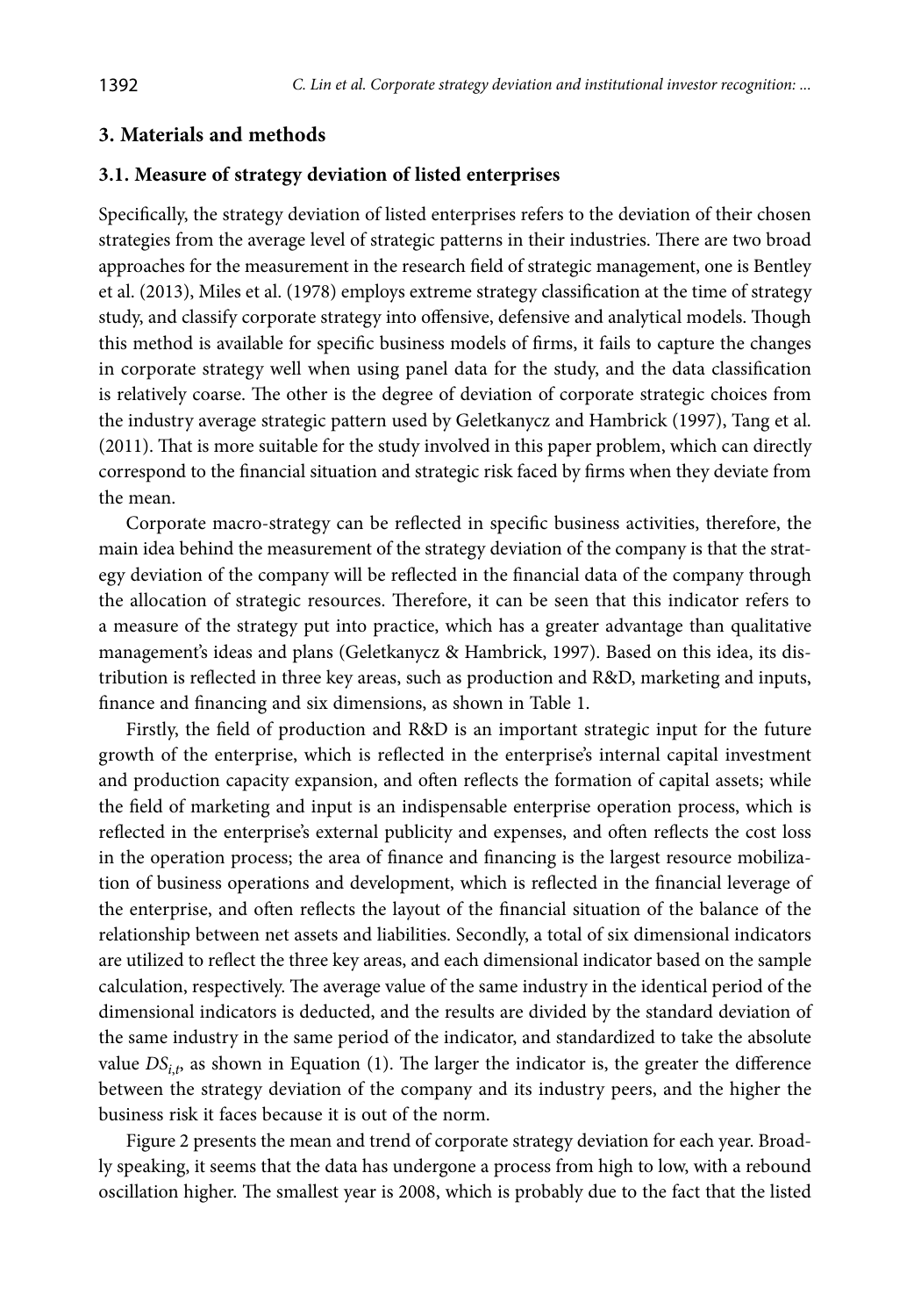| Three<br>domains                   | Six<br>dimensions<br>$(N = 6)$           | Specific measurement formula                                                                                                 | Mean1    | Sample industry<br>level                        | Mean <sub>2</sub> |
|------------------------------------|------------------------------------------|------------------------------------------------------------------------------------------------------------------------------|----------|-------------------------------------------------|-------------------|
| Production<br>and R&D              | Capital<br>intensity                     | <i>Dimension</i> <sub>1,<i>i,t</i></sub> = Net fixed<br>assets/number of<br>employees                                        | 752196.4 | Industry mean:<br>$MEAN_{n,i,t}$                | 0.5789            |
|                                    | Degree of<br>renewal of<br>fixed assets  | Dimension <sub>2,i,t</sub> = Net fixed<br>assets/original value                                                              | 0.5995   | Industry standard<br>deviation:<br>$SD_{n,i,t}$ | 0.7966            |
| R&D<br>investment                  |                                          | Dimension <sub>3,i,t</sub> = Net intangible<br>assets/operating revenue                                                      | 0.2698   | $n = \{1, 2, 3, 4, 5, 6\}$                      | 0.5416            |
| Marketing<br>and input             | Advertising<br>and<br>promotion<br>input | Dimension <sub>4,i,t</sub> = Sales expense/<br>operatingrevenue                                                              | 0.0611   |                                                 | 0.7158            |
|                                    | Management<br>expenses                   | Dimension <sub>5,it</sub> = management<br>expenses/operating income                                                          | 0.0868   |                                                 | 0.6707            |
| Finance<br>and<br>financing        | Financial<br>leverage                    | Dimension <sub>6,i,t</sub> = (short-term<br>borrowing + long-term<br>borrowing + bonds payable)/<br>total owner's equity     | 0.5772   |                                                 | 0.7572            |
| Corporate<br>strategy<br>deviation |                                          | $DS_{i,t} = \left\{ \sum_{i=1}^{6} \left  \left( Dimension_{n,i,t} - MEAN_{n,i,t} \right) / SD_{n,i,t} \right  \right\} / N$ |          |                                                 | (1)               |

Table 1. Classification and measurement of strategy deviation of enterprises

*Note:* Mean1 is the sample mean of *Dimensionn*<sub>i,t</sub> and Mean2 is the sample mean of  $|$ (*Dimen* $sionn_{i,t}$  – *MEAN<sub>n,i,t</sub>*) /  $SD_{n,i,t}$  (each of the six strategic dimension indicators minus the mean of the indicator in the same industry, divided by the standard deviation of the indicator to standardize and take the absolute value). There are few separately disclosed data on advertising expenses and R&D expenses for listed companies in China, therefore, in this paper, cost of sales and net intangible assets are used to obtain the approximate values instead of the advertising expenses and R&D expenses, respectively. In the stability test, we remove these two parts of these approximate values, and carry out the reorganization and regression, in this manner to maintain the consistency of the results.

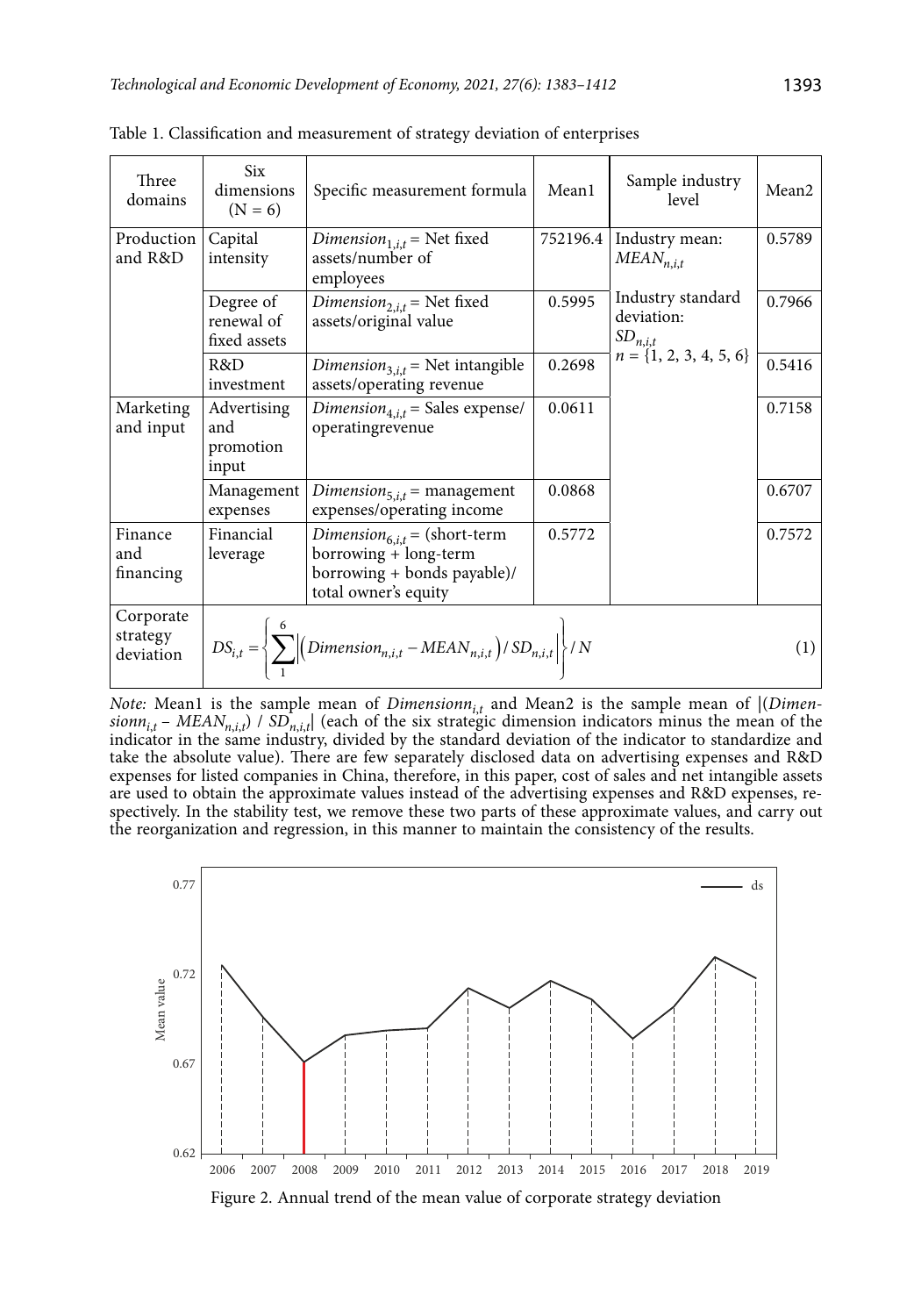companies were more cautious in their strategic layout under the influence of the financial crisis and adopted more conventional and empirical strategic decisions to reduce their business risks and avoid the negative impacts of the harsh economic environment.

Figure 3 presents the mean values of strategic deviations for different industries in the first and last year of the time series (only first quarter data are available for 2020). The Scientific Research and Technology Services industry is the one with the highest mean value, indicating that innovative development is more important for this industry. The real estate sector, meanwhile, has a mean value of 0.56 for the full sample, with listed companies in this sector being at the "windfall" of China's rapid growth over the last twelve years. Many non-real estate companies are even involved in the real estate business, so it is a relatively small industry deviation overall, and most companies are using more conventional strategies, and already have a good performance. The results obtained by using the above method to measure the strategic deviation of enterprises are in line with the reality of China's economic and social development.



*Note:* The dark blue bar shows the mean value of corporate strategy deviation for each industry in 2006, and the grey shows the mean value of corporate strategy deviation for each industry in 2019. The red markers are the mean values of corporate strategy deviation for each industry for the full sample. The industry classification standard is the Industry Classification Guidelines for Listed Companies issued by the China Securities Regulatory Commission in 2012.

Figure 3. Mean value of corporate strategy deviation by industry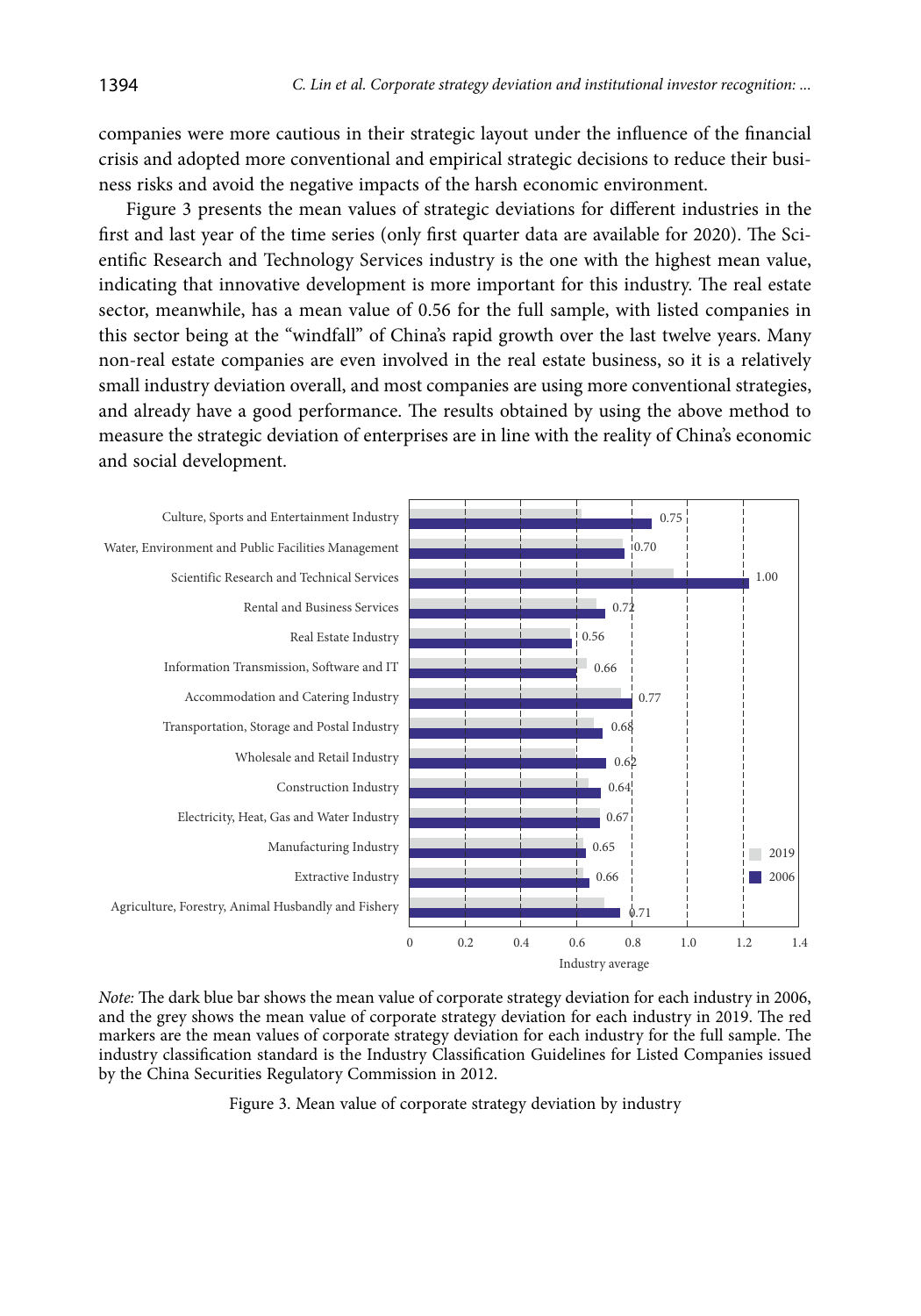#### **3.2. Measurement of institutional investors' approval**

Using network topology to study microstructure in financial markets and express structural problems (Chen et al., 2017). The use of data mining and analysis methods to study socioeconomic issues has dominated various research areas (Li & Liu, 2020). In most cases, the shareholding ratio is used as an indicator of the recognition in the traditional studies of institutional investors, and the most direct manifestation of institutional recognition is to increase their holdings, while that of disapproval is to reduce their holdings. In this process, it would be more accurate to consider the micro-holding network among the whole market, that is to say, if the whole capital market is considered as a network, and a listed company's stock is recognized by the market, the "edge" generated therein will be more intensive or thought as a "point", and the point is in a more important position in the network. Analyzed from the perspective of multidimensional data, building topologies can better reflect the relationships in the stock market (Yin et al., 2020). In this paper, the degree of recognition of institutional investors is measured, and a complex network of fund networks is created according to the research idea of Pareek (2012) to study the relationship between shareholding grouping and stock market shocks. Following steps are followed in this paper to measure the recognition of institutional investors.

#### **1. Generally accepted by institutional investors of listed companies**

In this paper, the financial complex network is defined as follows: when an institution holds more than 1% of the outstanding shares of the enterprise's stock, it is deemed as a long position. When two institutions have a long position in the same enterprise at the same time, they constitute the edge Link *I* (long position is the only condition to constitute the matrix), and the holding institution constitutes Point *J*. After traversing the data at a frequency of 2, the complex network is constituted, which is recorded as  $N(d_{ij})$ .

By collation and extraction, the explanatory Variable *I* is constituted, i.e., firm i's institutional generally accepted weight formula.

$$
Groupown_{i,t} = \sum_{j}^{n} \gamma_{i,j,t} X_{i,j},
$$
 (2)

where, γ<sub>*i,j,t*</sub> in Equation (2) represents the proportion of relevant institutional holdings in the complex network. In this manner, this data portrays the market prevalence of institutional investors' recognition. The larger the *Groupown<sub>i,t</sub>*, the more optimistic the majority of institutional investors in the capital market, and the higher the level of recognition.

### **2. Clustering (grouping) recognition of institutional investors in listed companies**

For complex networks  $N(d_{ij})$ , the GN algorithm proposed by the study of Newman and Girvan (2004) is used for the performance of clustering, which has become a classical algorithm in complex network structure analysis in recent years. The basic idea is to regard the network  $N(d_{ii})$  as a traffic network with two community groups *A* and *B*. And the link *I*  $(a, b)$  between them will show high traffic flow, finding all  $I(a, b)$  and removing, where,  $I(a, b)$  is called bottleneck measured by the mediator degree of the edge. The classification and clustering of complex networks can be completed by calculating the intermediate degree of all edges, and removing the edge with the maximum intermediate degree to form groups. And then, the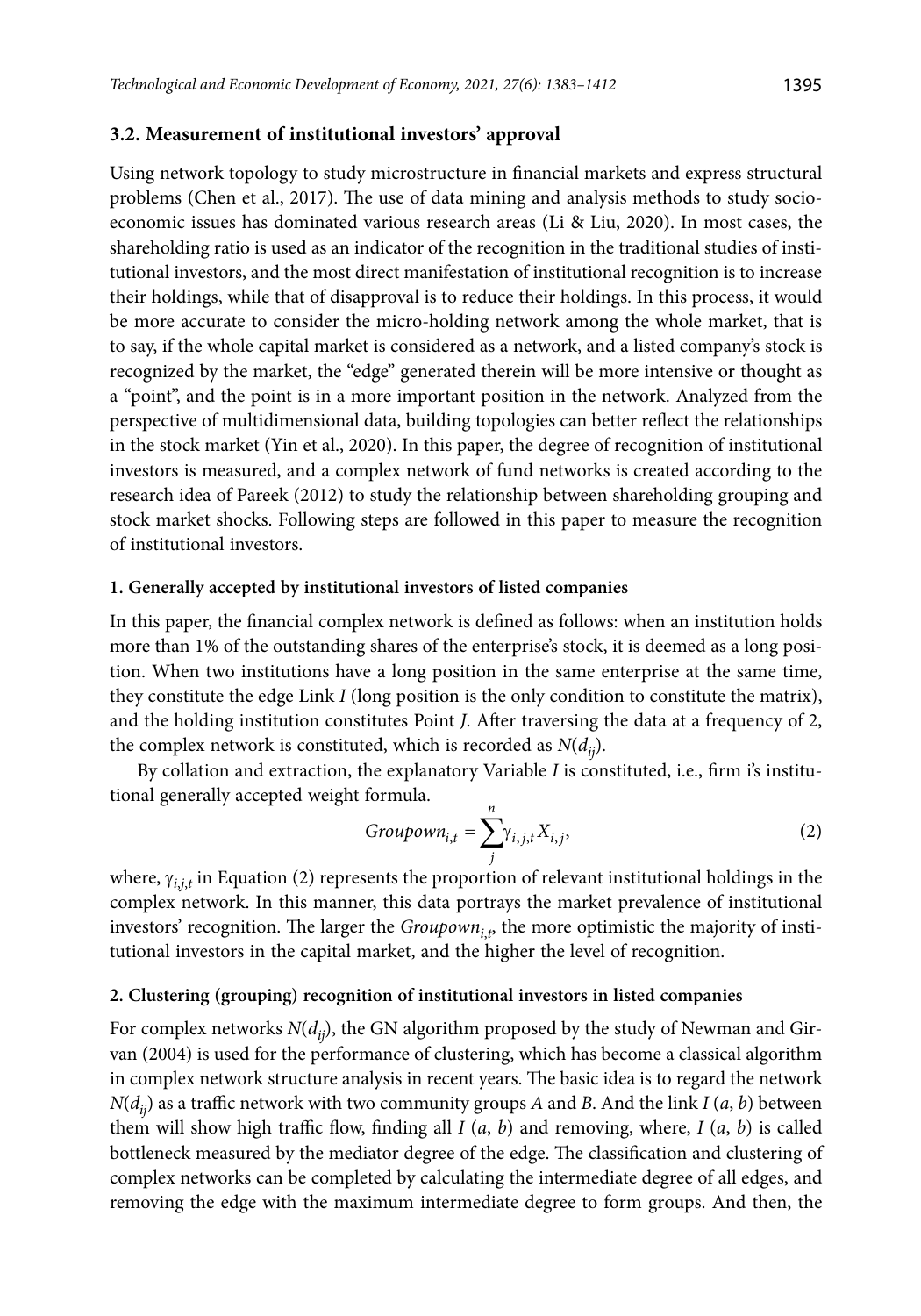calculation is repeated until the bottleneck disappears, and the calculation ends when the result is stable. This algorithm is a split hierarchical clustering algorithm, and the calculation principle and example are shown in Figure 4.

In this paper, the GN algorithm is used to calculate and obtain the aggregated group measures formed by the institutions in the process of increasing their holdings in the enterprises by collating and extracting the largest class in size, which constitutes the explanatory variable *II*, i.e., the institutional clustering of enterprise *i*. recognized weight formula, as expressed below:

$$
GroupGN_{i,t} = \sum_{j}^{n} \gamma_{i,jt} Max \Big\{ C_1, C_2, \dots, C_n \, | \, C_i \in S\Big(d_{i,j}\Big) \Big\},\tag{3}
$$

where,  $C_i$  in Equation (3) refers to the largest institutional group after GN clustering, and the larger  $GroupGN_{i,t}$ , the more concentrated and grouped the institutional investors in the capital market response, and the higher the degree of recognition.

#### **3.3. Empirical model, sample selection and data sources**

Some firms are motivated to make a new strategic decision only when they fail to compete in the current market, or when the market demand for the firm's products declines, thus making the firm's strategy deviation biased. In addition, this type of firm itself may find it difficult to gain the recognition of external investors. To avoid this endogeneity, seven control variables related to the firm itself and the external capital market are selected in this paper, which present the nature of firm ownership, that is  $Soe_{i,t}$ , which refers to the average excess turnover rate  $Dturn_{i,\vec{r}}$  which represents the market net ratio  $Mtb_{i,\vec{r}}$  which denotes the individual stock specific return  $Ret_{i,\vec{p}}$  which refers to the standard deviation of weekly returns  $Sigma_{i,\vec{p}}$  which present the natural logarithm of total assets *Size<sub>i,t</sub>;* and asset liability ratio *lev<sub>i,t</sub>,* which refers to a two-way fixed effects regression model.



Figure 4. Example of GN algorithm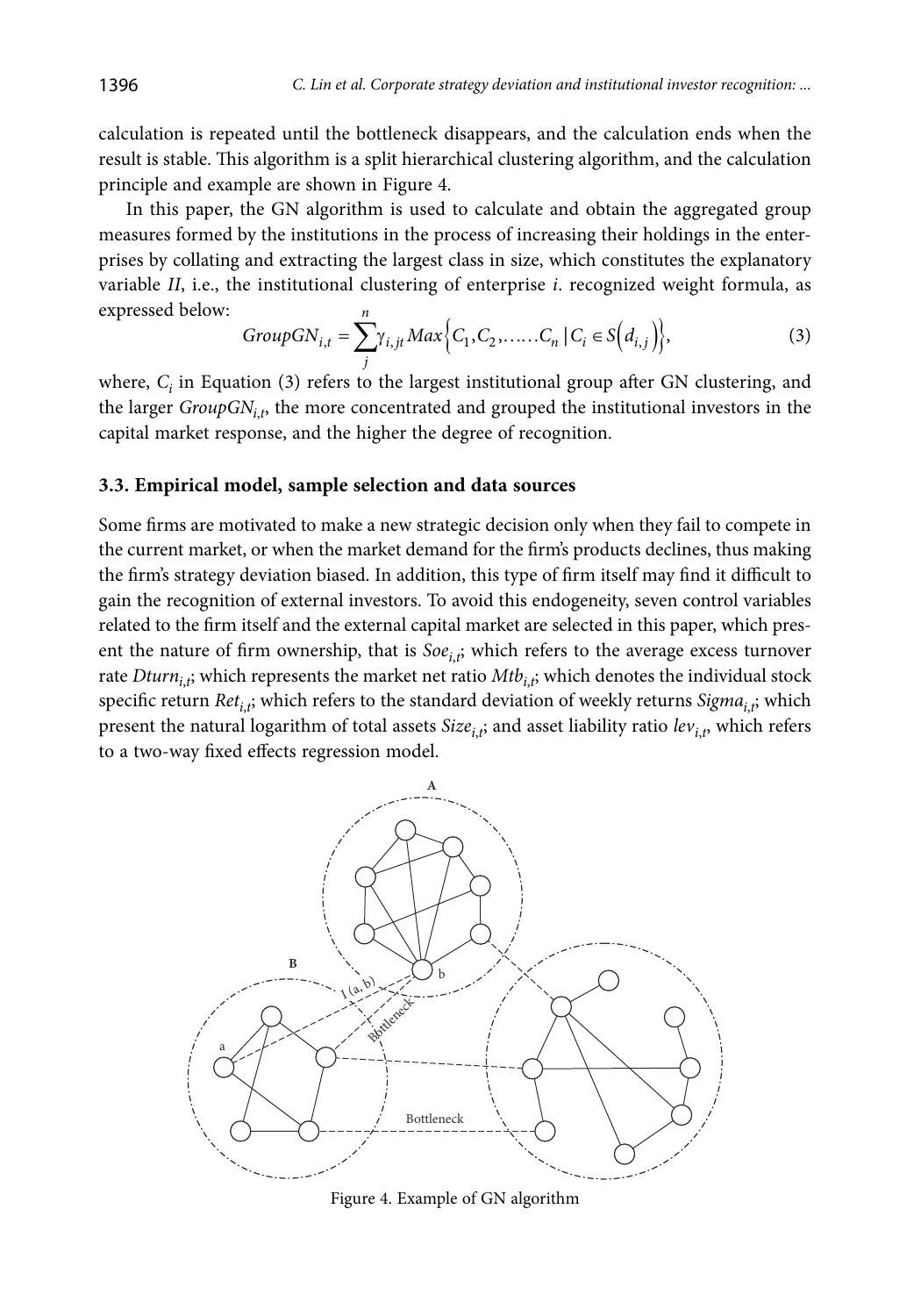The Equations of (4) and (5) are used in this paper to demonstrate the relationship between the strategy deviations of listed firms and the recognition of institutional investors, expressed as follows:

$$
Groupown_{i,t} = \alpha_1 + \beta_1 DS_{i,t} + \beta_2 Soc_{i,t} + \beta_3 Dturn_{i,t} + \beta_4 Mtb_{i,t} + \beta_5 Ret_{i,t} + \beta_6 Signa_{i,t} + \beta_7 Size_{i,t} + \beta_8 Lev_{i,t} + \epsilon_{i,t};
$$
\n(4)

$$
GroupGN_{i,t} = \alpha_1 + \beta_1 DS_{i,t} + \beta_2 Soc_{i,t} + \beta_3 Dturn_{i,t} + \beta_4 Mtb_{i,t} + \beta_5 Ret_{i,t} + \beta_6 Sign_{i,t} + \beta_7 Size_{i,t} + \beta_8 Lev_{i,t} + \epsilon_{i,t},
$$
\n(5)

where,  $Groupown_{i,t}$  refers to the general institutional approval of firm *i*, and  $GroupGN_{i,t}$  represents the institutional clustering approval of firm *i*. Both of them measure the approval degree of institutional investors on firm's strategy deviation from different perspectives. *DSi*,*<sup>t</sup>* denotes the strategy deviation of firm *i*, and ε*i*,*<sup>t</sup>* is the error term.

Sample selection and data sources. In view of the large differences in China's corporate accounting system and auditing standards after 2006, this paper selects a total of 57 issues of consolidated A-shares from 2006 to the first quarter of 2020 as the sample. In addition, Cathay Capital  $(CSMAR)^2$  series research database and fund reports<sup>3</sup> of fund companies are used as the financial data sources, and the existing research is taken as the reference for the following processing:

- First: Exclude large financial enterprises for decentring;
- Second: Delete the ST category enterprises and retains normally traded enterprises;
- Third: Exclude stocks with trading weeks less than 30 from the annual data;
- Four: Remove individuals with missing values from the calculation of *Groupowni*,*<sup>t</sup>* , *GroupGN<sub>i,t</sub>* and *DS<sub>i,t</sub>*. And finally, we obtain 56,264 quarterly samples with a total of 952 listed companies;
- Five: In order to avoid the influence of outliers, all continuous variables are Winsorized at the levels of 1% and 99% in the empirical test in this paper. And the descriptive statistics of each variable are shown in Table 2.

### **4. Results and discussion**

#### **4.1. Data smoothness, multicollinearity and correlation test**

Due to the fact that modern time series theory is also applied to panel data, this paper aims to avoid the phenomenon of pseudo-regression on the 57-period long panel for the stability test, and ADF unit root test, as shown in Table 4. It can be seen from the table that the variables lagged first order strongly reject the original hypothesis of the existence of unit root in the panel data, and the variables show stationarity. Meanwhile, in order to avoid multicollinearity, this paper calculates and reports the VIF values of each variable, as shown in Table 3. The average value of VIF is less than 2, and the maximum value is 1.44, which is far below the critical value of 10, indicating, to some extent, that there is no multicollinearity between the variables.

<sup>&</sup>lt;sup>2</sup> China Stock Market & Accounting Research Database is a research-oriented and accurate database in the field of economy and finance developed by Shenzhen Sigma Data Technology Co., Ltd. from the needs of academic research and combining with the actual situation of China.

<sup>3</sup> Asset Management Association of China publishes data relating to fund reporting on a regular basis (http://amac. org.cn).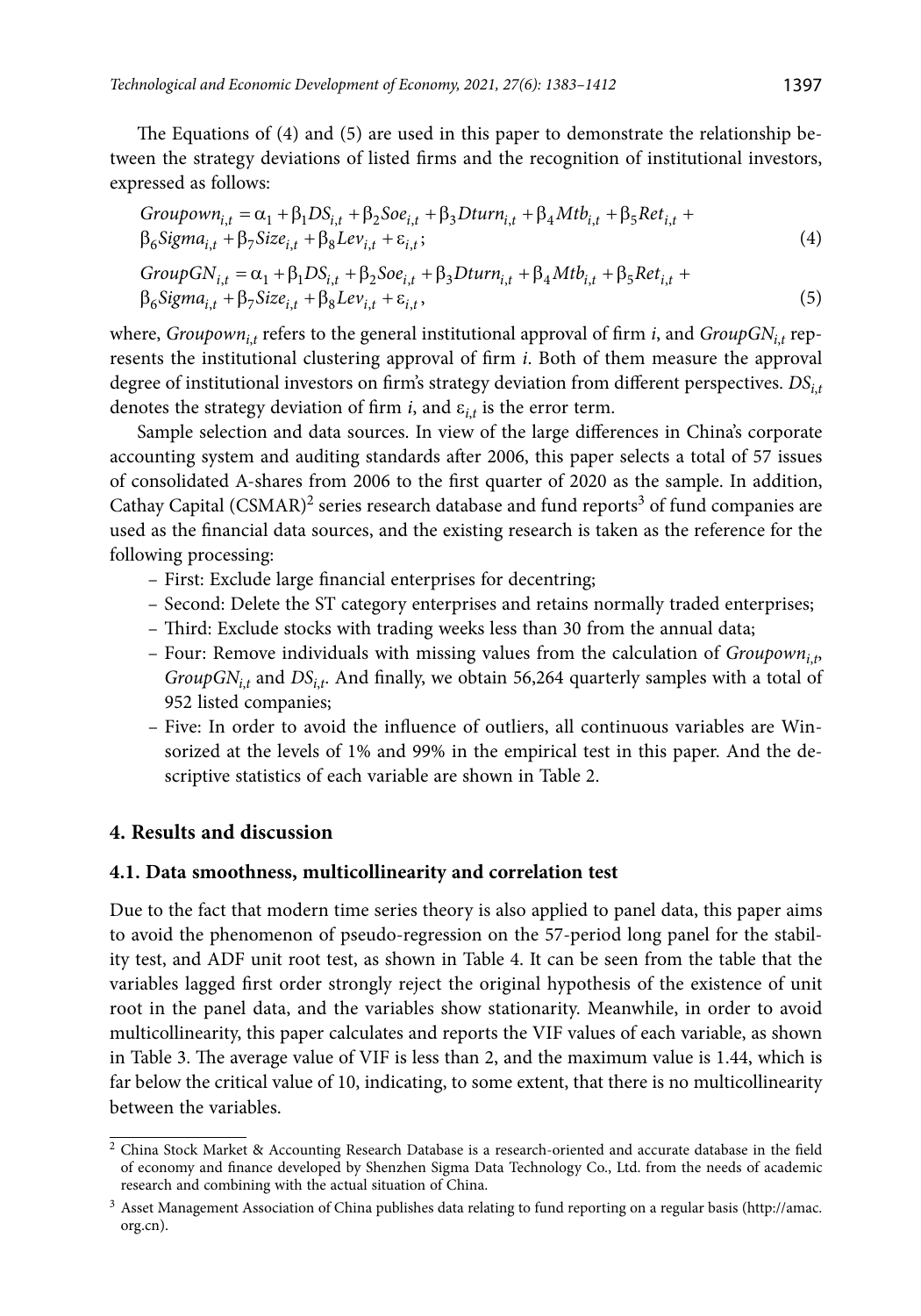| Variable                | Variable label                                                                                                                               | Min       | Max     | Mean      | Std.Dev | Obs   |
|-------------------------|----------------------------------------------------------------------------------------------------------------------------------------------|-----------|---------|-----------|---------|-------|
| Groupown <sub>i.t</sub> | Institutional Investor Approval, Holding<br>Size Factor                                                                                      |           | 0.1350  | 0.0139    | 0.0284  | 54264 |
| $GroupGN_{i,t}$         | Institutional Investor Approval,<br>Shareholding Clustering Factor                                                                           | 0.0000    | 0.2426  | 0.0047    | 0.0240  | 54264 |
| $DS_{i,t}$              | Strategic differentiation of listed<br>enterprises, i.e., the extent to which<br>the strategy deviates from the industry<br>average          | 0.0000    | 1.0000  | 0.6754    | 0.4682  | 54264 |
| $Soe_{i,t}$             | Nature of ownership, with controlling<br>shareholders being state-owned<br>enterprises taking a value of 1 and<br>others taking a value of 0 | 0.0000    | 1.0000  | 0.6754    | 0.4682  | 54264 |
| $Dturn_{i,t}$           | Average excess turnover, average of<br>current month's turnover - average of<br>previous month's turnover                                    | $-1.3078$ | 1.2788  | $-0.0014$ | 0.3315  | 54264 |
| $Mtb_{i,t}$             | Market Net Ratio. Current balance sheet<br>date closing price / (current owner's<br>equity / current paid-in capital)                        | 0.0054    | 0.1401  | 0.0300    | 0.0198  | 54264 |
| $Ret_{i,t}$             | Individual stock-specific returns,<br>average of weekly returns $W_{i,t}$ by<br>industry in year $t w_i$                                     | $-0.0129$ | 0.0247  | 0.0010    | 0.0043  | 54264 |
| Sigma <sub>i.t</sub>    | Standard deviation of weekly returns,<br>standard deviation of corporate earnings<br>by industry and year $\sqrt{\sum (w_{i,t} - w_i)/N}$    | 0.0088    | 0.0811  | 0.0289    | 0.0114  | 54264 |
| $Size_{i,t}$            | Natural logarithm of total assets                                                                                                            | 8.6226    | 10.7815 | 9.6215    | 0.4947  | 54264 |
| $Lev_{i,t}$             | Gearing ratio                                                                                                                                | 0.1425    | 0.8057  | 0.4947    | 0.1781  | 54264 |

Table 2. Calculation of variables and basic statistical descriptions

Table 3. VIF values of variables

| Explained variable: $Groupown_{i,t}\$ GroupGN <sub>i,t</sub> |        |        |  |  |  |  |  |  |
|--------------------------------------------------------------|--------|--------|--|--|--|--|--|--|
| $Size_{i,t}$                                                 | 1.4400 | 0.6930 |  |  |  |  |  |  |
| $Mtb_{i,t}$                                                  | 1.3400 | 0.7482 |  |  |  |  |  |  |
| $Sigma_{i,t}$                                                | 1.1900 | 0.8381 |  |  |  |  |  |  |
| $Lev_{i,t}$                                                  | 1.1800 | 0.8453 |  |  |  |  |  |  |
| $Ret_{i,t}$                                                  | 1.1100 | 0.8990 |  |  |  |  |  |  |
| $Dturn_{i,t}$                                                | 1.0700 | 0.9358 |  |  |  |  |  |  |
| $GroupGN_{i,t}$                                              | 1.0400 | 0.9602 |  |  |  |  |  |  |
| $Soe_i$                                                      | 1.0400 | 0.9633 |  |  |  |  |  |  |
| $DS_{i,t}$                                                   | 1.0100 | 0.9911 |  |  |  |  |  |  |
| Mean VIF                                                     | 1.1600 |        |  |  |  |  |  |  |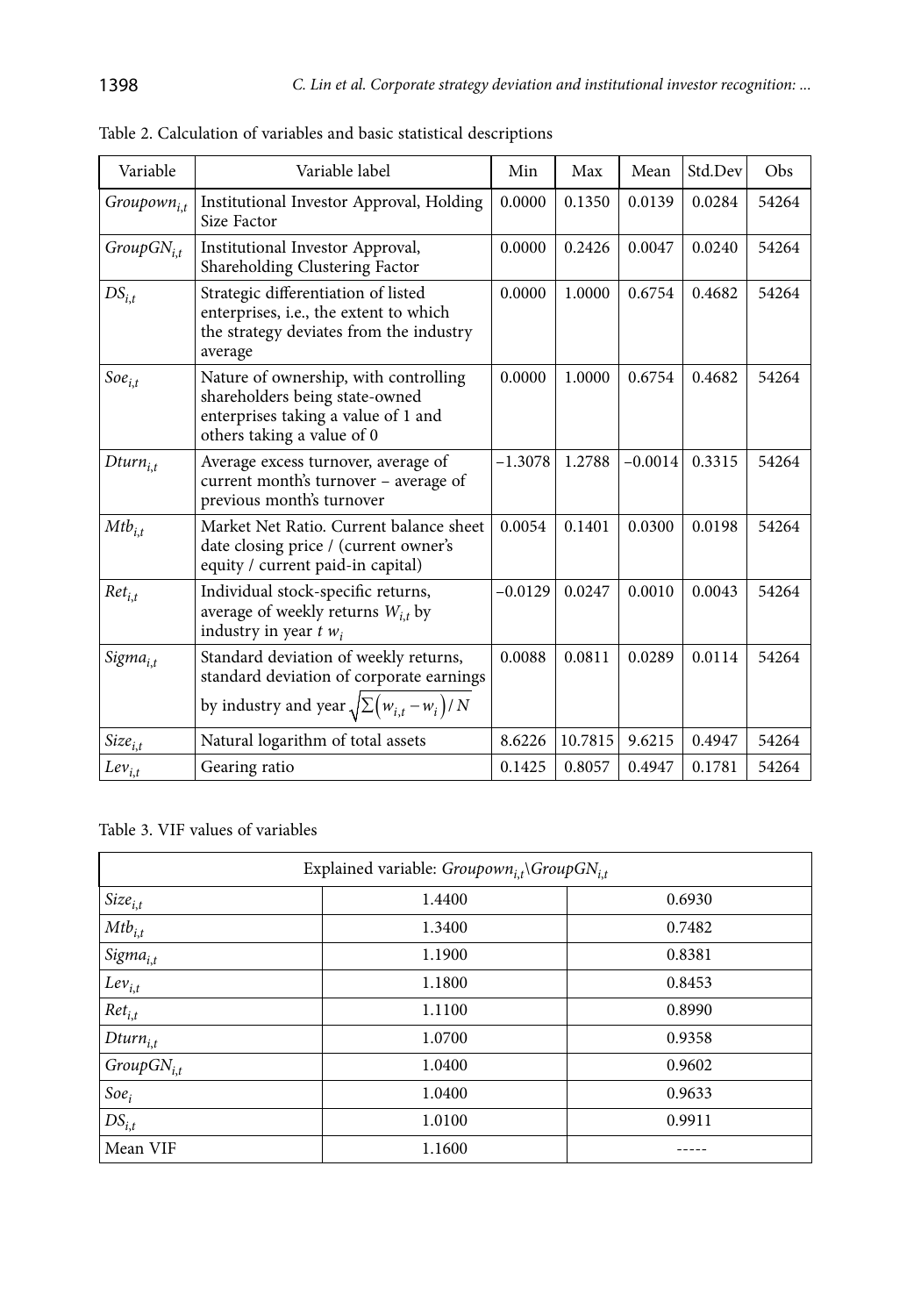The Pearson correlation between listed firms' strategy deviation and institutional investors' approval is shown in Table 5. The correlation among  $DS_{i,t}$  *Groupown* $_{i,t}$  and  $GroupGN_{i,t}$ are negative, i.e., –0.0219 and –0.0148, respectively. There is a negative effect between strategic deviation of listed companies and institutional investors' recognition without considering other conditions, i.e., non-recognition, which is also consistent with the result of the basic recognition analysis mentioned in the previous section. And the test tentatively verifies Hypothesis 1.

| Variable | $Groupown_{i,t}$ | $GroupGN_{i,t}$ | $DS_{i,t}$    | Soe,          | $Dturn_{i,t}$  |
|----------|------------------|-----------------|---------------|---------------|----------------|
| Lag.1    | $0.9646***$      | $-18.9953***$   | $-51.1255***$ | -----         | $-1.7e+02***$  |
| variable | $Mtb_{i,t}$      | $Ret_{i,t}$     | $Sigma_{i,t}$ | $Size_{i,t}$  | $Lev_{i,t}$    |
| Lag.1    | $-38.0468***$    | $-94.7971***$   | $-49.8170***$ | $-34.9373***$ | $-21.2247$ *** |

Table 4. ADF unit root test results for the variables

*Note:* Tables report *t*-values. \*, \*\*, \*\*\* indicate the significance at the statistical levels of 10%, 5%, and 1%, respectively.

| Variable         | Groupown <sub>i.t</sub> | $GroupGN_{i,t}$ | $DS_{i,t}$  | $Soe_i$      | $Dturn_{it}$ | $Mtb_{i,t}$  | $Ret_{i,t}$  | Sigma <sub>irt</sub> | $Size_{irt}$       | $Lev_{jt}$ |
|------------------|-------------------------|-----------------|-------------|--------------|--------------|--------------|--------------|----------------------|--------------------|------------|
| $Groupown_{i,t}$ | 1.0000                  |                 |             |              |              |              |              |                      |                    |            |
| $GroupGN_{i,t}$  | $0.0862***$             | 1.0000          |             |              |              |              |              |                      |                    |            |
| $DS_{i,t}$       | $-0.0219***$            | $-0.0148***$    | 1.0000      |              |              |              |              |                      |                    |            |
| $Soe_{i,t}$      | $-0.1064***$            | $-0.0071*$      | $-0.0017$   | 1.0000       |              |              |              |                      |                    |            |
| $Dturn_{i,t}$    | $-0.0183***$            | $-0.0214***$    | $0.0251***$ | $-0.0043$    | 1.0000       |              |              |                      |                    |            |
| $Mtb_{i,t}$      | $0.1036***$             | $0.1501***$     | $0.0751***$ | $-0.1202***$ | $-0.0301***$ | 1.0000       |              |                      |                    |            |
| $Ret_{i,t}$      | 0.0028                  | $0.1161***$     | $0.0176***$ | $-0.0130***$ | $0.1645***$  | $0.2432***$  | 1.0000       |                      |                    |            |
| $Sigma_{i,t}$    | $-0.0177***$            | $0.1229***$     | $0.0072*$   | $-0.0298***$ | $0.1711***$  | $0.2874***$  | $0.1720***$  | 1.0000               |                    |            |
| $Size_{i,t}$     | $0.0150***$             | $-0.0296***$    | 0.0048      | $0.1734***$  | $-0.0182***$ | $-0.3969***$ | $-0.1105***$ | $-0.2598***$         | 1.0000             |            |
| $Lev_{i,t}$      | $-0.0379***$            | $-0.0010$       | $0.0150***$ | $0.1092***$  | $-0.0014$    | $-0.1068***$ | $-0.0041$    | $0.0120***$          | $0.3726***$ 1.0000 |            |

Table 5. Pearson correlation coefficients of the variables

### **4.2. Baseline model regression**

Table 6 shows the regression results of strategy deviation of the listed firms and institutional investor recognition. Where, (1) and (2) show the random effects of the panel model excluding the control variables; (3) and (4) show the random effects of the panel including the control variables, besides, (5) and (6) are presented as two-way fixed effects regressions for panel data with the inclusion of control variables, thereby controlling the potential heteroskedasticity and correlation. The standard errors of all regression coefficients are cluster-treated at the individual level, and the results of the above regressions are all stable negative effects, the model is used for regressions throughout the following sections.

Specifically, the relationship between the strategy deviation of listed companies and the general approval of institutional investors is negative at the statistical level of 10%, when the coefficient of the explanatory variable  $DS_{i,t}$  is  $-0.34\%$ ; while the relationship with the approval of institutional investors' clustering is negative at the statistical level of 1%, when the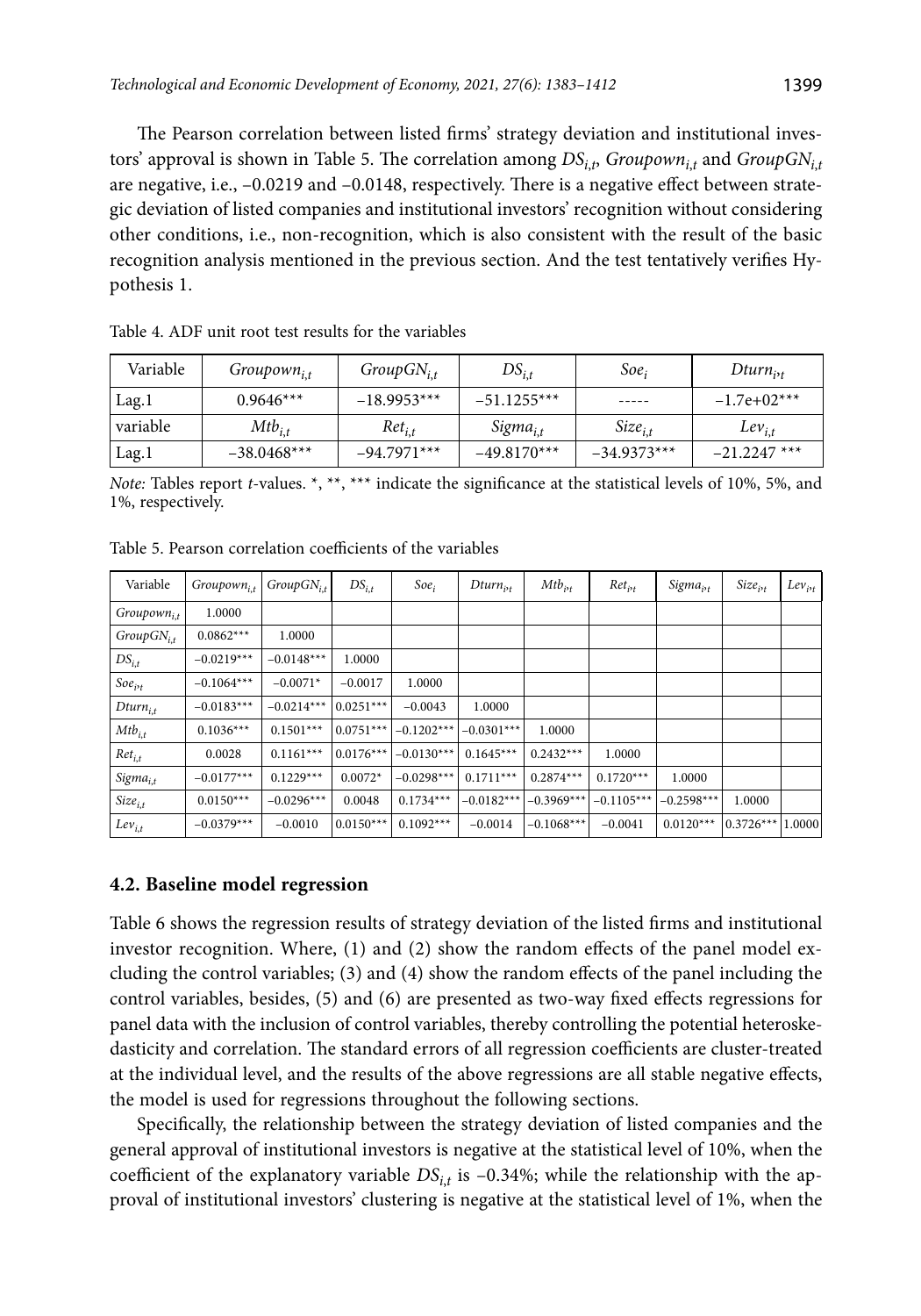| Variables        | $Groupown_{i,t}$            | $GroupGN_{i,t}$             | Groupown <sub>i,t</sub>      | $GroupGN_{i,t}$              | Groupown <sub>i,t</sub>     | $GroupGN_{i,t}$              |
|------------------|-----------------------------|-----------------------------|------------------------------|------------------------------|-----------------------------|------------------------------|
|                  | (1)                         | (2)                         | (3)                          | (4)                          | (5)                         | (6)                          |
| $DS_{i,t}$       | $-0.0024***$<br>$(-5.0924)$ | $-0.0014***$<br>$(-3.4544)$ | $-0.0034***$<br>$(-7.4549)$  | $-0.0023***$<br>$(-5.9899)$  | $-0.0034*$<br>$(-1.9545)$   | $-0.0020***$<br>$(-3.0433)$  |
| $Soe_i$          |                             |                             | $-0.0062***$<br>$(-23.7252)$ | 0.0001<br>(0.6561)           | $-0.0060***$<br>$(-4.3130)$ | $-0.0004$<br>$(-0.9118)$     |
| $Dturn_{i,t}$    |                             |                             | $-0.0004$<br>$(-0.9484)$     | $-0.0033***$<br>$(-10.6286)$ | $-0.0006**$<br>$(-2.1581)$  | $-0.0017***$<br>$(-5.3487)$  |
| $Mtb_{i,t}$      |                             |                             | $0.1999***$<br>(28.6728)     | $0.1509***$<br>(25.7441)     | $0.2145***$<br>(6.4008)     | $0.1672***$<br>(10.8340)     |
| $Ret_{i,t}$      |                             |                             | $-0.1018***$<br>$(-3.4293)$  | $0.4721***$<br>(18.9175)     | $-0.0153$<br>$(-0.5455)$    | $0.2031***$<br>(6.5872)      |
| $Sigma_{i,t}$    |                             |                             | $-0.0791***$<br>$(-6.9125)$  | $0.2011***$<br>(20.8984)     | $-0.0487*$<br>$(-1.7041)$   | 0.0118<br>(0.8843)           |
| $Size_{i,t}$     |                             |                             | $0.0055***$<br>(18.8039)     | $0.0027***$<br>(11.1367)     | $0.0044***$<br>(3.2001)     | $0.0056***$<br>(11.2453)     |
| $Lev_{i,t}$      |                             |                             | $-0.0074***$<br>$(-10.1582)$ | $-0.0013**$<br>$(-2.0687)$   | $-0.0057*$<br>$(-1.7251)$   | $-0.0030***$<br>$(-2.7885)$  |
| Constant         | $0.0155***$<br>(47.0818)    | $0.0056***$<br>(20.2939)    | $-0.0322***$<br>$(-11.3914)$ | $-0.0302***$<br>$(-12.7094)$ | $-0.0241*$<br>$(-1.8697)$   | $-0.0512***$<br>$(-10.5646)$ |
| $Ctrl/Clu/$ $YR$ | N/N/Y                       | N/N/Y                       | Y/N/Y                        | Y/N/Y                        | Y/Y/Y                       | Y/Y/Y                        |
| N                | 54,262                      | 54,262                      | 54,262                       | 54,262                       | 54,262                      | 54,262                       |
| Adi. $R^2$       | 0.0005                      | 0.0002                      | 0.0296                       | 0.0397                       | 0.0448                      | 0.1202                       |

Table 6. Corporate strategy deviation and institutional investor recognition

*Note:* \*, \*\*, \*\*\* indicate the significance at the 10%, 5%, and 1% statistical levels, respectively. While, the letters of N and Y indicate whether the control variables, years and documented standard errors are uncontrolled or controlled. The *t*-values are in parentheses, same as below.

coefficient of the explanatory variable  $DS_{i,t}$  is  $-0.20\%$ . The regression results indicate that the greater the difference in strategy deviation of listed companies, the lower the institutional investors' approval of the decision to hold outstanding shares of that company, and Hypothesis 1 is verified. Among them, the institutional clustering recognition in the capital market from the calculation process often refers to the grouped institutions or head institutions in the capital market, which is relatively low in information asymmetry, and more sensitive to corporate strategy, showing a more significant effect result. Compared with the results of general recognition of institutional investors, the coefficients are slightly different, and the possibility of adverse selection is low, which can better characterize and distinguish the deviation of differences in corporate strategy deviation. Therefore, the decision is available to reduce holdings, or makes the exit more rational. Hypothesis 1 is tested.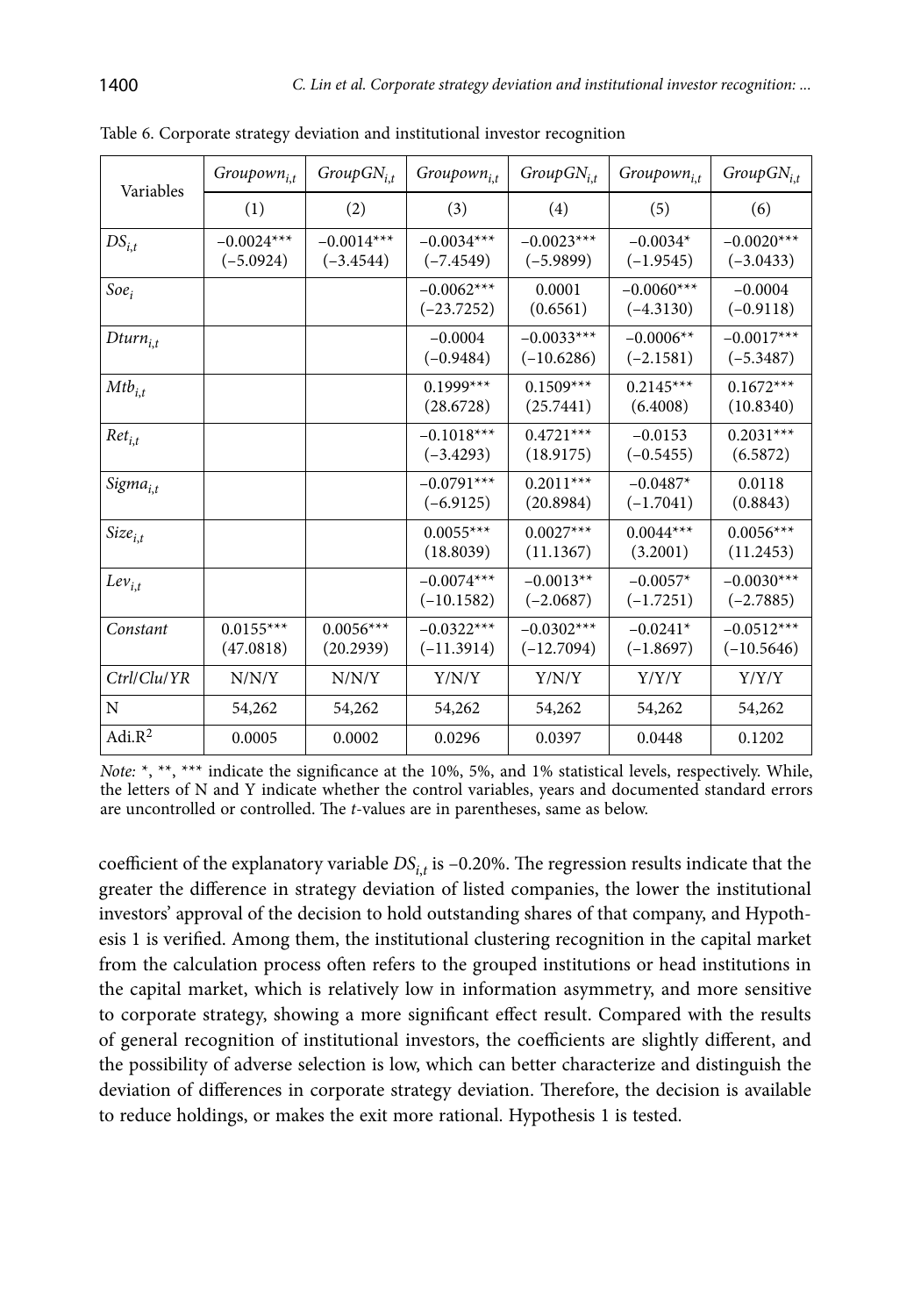### **4.3. Further research**

# **1. Asymmetry of institutional investors' recognition in six dimensions of three major areas of corporate strategy deviation differences**

In the previous paper, when measuring corporate strategy deviation, the corporate strategy is divided into three key areas in this paper, such as production and R&D, marketing and input, and finance and financing, which are further divided into six dimensions to jointly the measure corporate strategy deviation, and grouped in order to observe the relationship between corporate strategy and institutional investors' recognition on a more detailed basis. The six dimensions in  $DS_{i,t}$  for each firm were ranked according to the weights conducted and grouped with the highest weights. Based on Figure 1, all samples were finally divided into strategy deviation dominated by production and R&D areas, strategy deviation dominated by marketing and inputs, and strategy deviation dominated by finance and financing. Due to the fact that the data is a long panel, the regression is an unbalanced panel regression, in the meantime, firms may undergo style shifts in strategy deviation over a longer operating period, but it has no impact on our ability to observe the relationship between the three groupings and institutional investor recognition.

As shown in Table 7, the regressions of strategy deviation of listed companies are grouped by six dimensions in three major areas to examine the relationship with institutional investor recognition. Among them, the models of  $(1)$  and  $(2)$  refer to the strategy deviation dominated by the production and R&D area, which shows that investment institutions are generally very sensitive to the emergence of industry strategic differences among companies in terms of capital investment and expansion of production capacity. Too high or too low investment may make institutional investors less optimistic about the future cash inflows of assets due to the risk issues, and the clustered institutional groups also show a negative endorsement, i.e., a magnitude reduction in holdings with lower relative general recognition. The models of (3) and (4) refer to the marketing and input-led strategy deviation, and the investment institutions are generally more insensitive to the emergence of strategic differences in the external

|            |                             | Production and R&D          |                             | Marketing and input         | Finance and financing    |                             |  |
|------------|-----------------------------|-----------------------------|-----------------------------|-----------------------------|--------------------------|-----------------------------|--|
| Variables  | $Groupown_{i,t}$            | $GroupGN_{i,t}$             | $Groupown_{i,t}$            | $GroupGN_{i,t}$             | $Groupown_{i,t}$         | $GroupGN_{i,t}$             |  |
|            | (1)                         | (2)                         | (3)                         | (4)                         | (5)                      | (6)                         |  |
| $DS_{i,t}$ | $-0.0055***$<br>$(-2.8382)$ | $-0.0015*$<br>$(-1.7913)$   | 0.0028<br>(0.9324)          | $-0.0018*$<br>$(-1.7675)$   | $-0.0020$<br>$(-0.5833)$ | $-0.0024$<br>$(-1.5187)$    |  |
| $Soe_i$    | $-0.0075***$<br>$(-4.5259)$ | $-0.0001$<br>$(-0.1414)$    | $-0.0058***$<br>$(-3.0419)$ | $-0.0004$<br>$(-0.6850)$    | $-0.0030$<br>$(-1.4927)$ | $-0.0010$<br>$(-1.1432)$    |  |
| Constant   | $-0.0169$<br>$(-1.1766)$    | $-0.0446***$<br>$(-7.5639)$ | $-0.0441**$<br>$(-2.1462)$  | $-0.0559***$<br>$(-7.4621)$ | $-0.0236$<br>$(-1.1515)$ | $-0.0585***$<br>$(-6.1907)$ |  |
| Controls   | Y                           | Y                           | Y                           | Y                           | Y                        | Y                           |  |
| N          | 24,414                      | 24,414                      | 17,463                      | 17,463                      | 12,385                   | 12,385                      |  |
| Adi. $R^2$ | 0.0560                      | 0.1210                      | 0.0390                      | 0.1250                      | 0.0510                   | 0.1170                      |  |

Table 7. Asymmetries in the six dimensions of the three major areas of corporate strategy deviation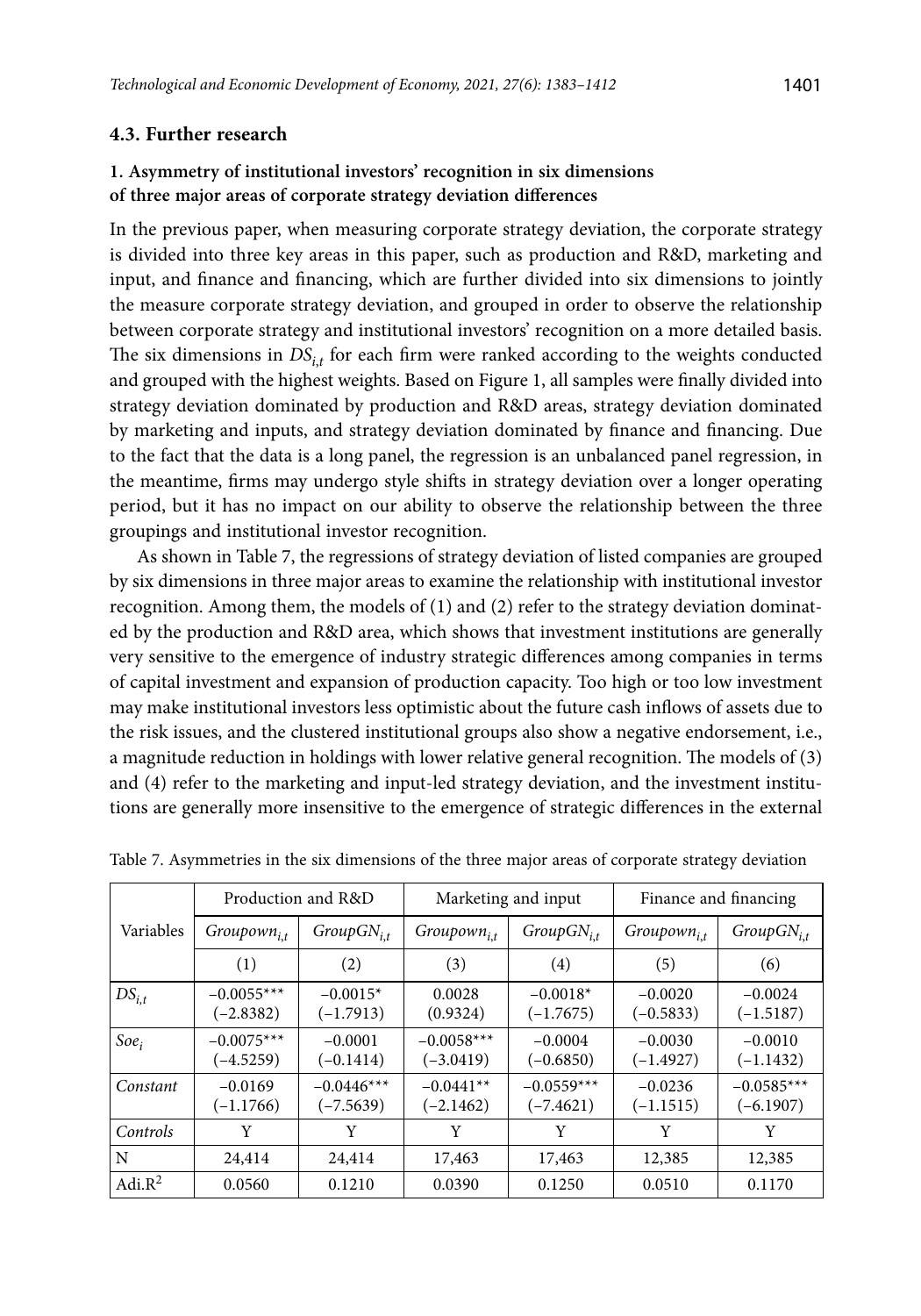publicity and expenses of the company. While, the clustered institutional groups result in a reduction in their holdings, as can be seen from the perspective of this paper, the institutional endorsement bias is different, with most institutional investors being more concerned with balance sheet matters, and the clustered institutional groups are more concerned with income statement matters. The models of (5) and (6) refer to the finance and financing oriented strategic bias that is insensitive to corporate financial leverage. It is likely that the capital assets gained (reduced) by the changes in corporate debt policy are ultimately reflected by expanding (shrinking) investments or increasing (reducing) cost expenditures. Their gearing ratios not exceeding the alarming levels are considered as safe by institutional investors, and not strategically risky. In summary, corporate strategic deviation is recognized by institutional investors asymmetrically in different areas and dimensions. Hypothesis 2 is tested.

## **2. Asymmetry test of institutional investors' recognition of listed enterprises with different property rights nature**

The previous benchmark regressions focused on the nature of property rights as a control variable, and in this paper, the regression results were grouped according to the nature of property rights and shareholders' background of listed enterprises, with state-owned enterprises as a group and non-state-owned enterprises and others as the other group, as shown in Table 8.

As shown in Table 8, the models of (1) and (2) refer to the state-owned enterprises in the nature of ownership, while the models of (3) and (4) refer to the non-state-owned enterprises in the nature of ownership. When the listed SOEs known for having robust and smooth corporate decisions show a large deviation in their strategy deviation, and takes their business style contrary to the industry mean, the institutional investors in the market generally will not accept the strategic style. Besides, both the overall network and the clustering network show significant negative recognition. However, for private and foreign firms, when a deviation in strategy deviation exists, and the business style is against the industry mean, the institutional investors in the market will not be sensitive to this, and the negative endorsement is not significant for either the overall network or the clustering network. Therefore, Hypothesis 3 proposed as: institutional investors' recognition of listed enterprises with different property rights nature shows asymmetry, is verified.

| Variables  | $Groupown_{i,t}$           | $GroupGN_{i,t}$             | $Groupown_{i,t}$         | $GroupGN_{i,t}$             |
|------------|----------------------------|-----------------------------|--------------------------|-----------------------------|
|            | (1)                        | (2)                         | (3)                      | (4)                         |
| $DS_{i,t}$ | $-0.0039**$<br>$(-2.0723)$ | $-0.0024***$<br>$(-3.1380)$ | $-0.0037$<br>$(-1.0227)$ | $-0.0013$<br>$(-1.1143)$    |
| Constant   | $-0.0249$<br>$(-1.5998)$   | $-0.0543***$<br>$(-9.3413)$ | $-0.0311$<br>$(-1.2157)$ | $-0.0505***$<br>$(-5.5835)$ |
| Controls   | Y                          | Y                           | Y                        | Y                           |
| N          | 36,650                     | 36,650                      | 17,612                   | 17,612                      |
| Adi. $R^2$ | 0.0300                     | 0.1200                      | 0.0490                   | 0.1250                      |

Table 8. Asymmetries in corporate strategy deviation and institutional investor recognition – regression of property rights grouping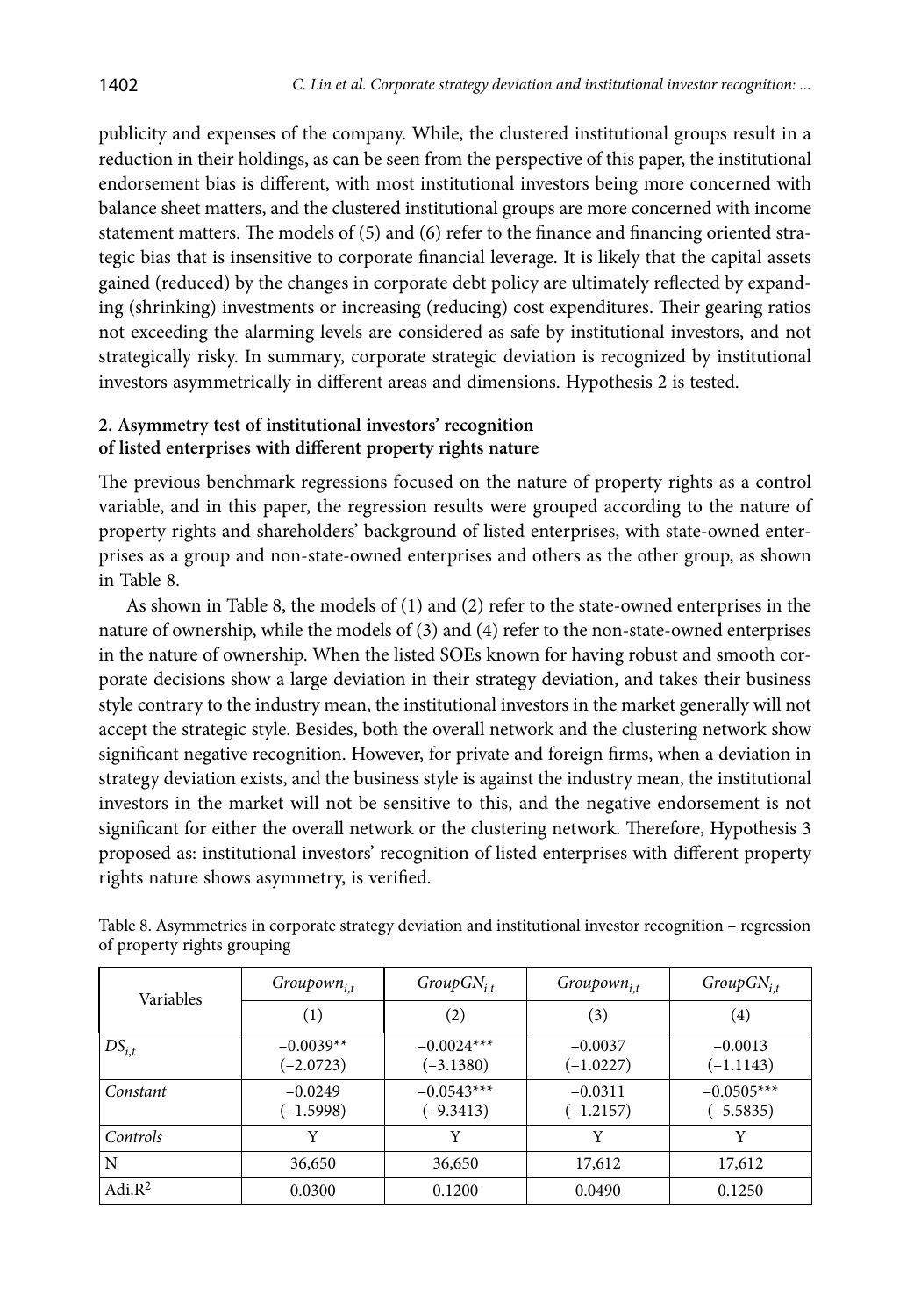#### **3. Asymmetry test of institutional investor recognition in different market styles**

Due to the fact that the Chinese stock market was in different market states during the data period, in order to examine the relationship between corporate strategy deviation and institutional investor recognition in different market styles, we set three market states, that is, bull market, oscillator market, and shock market, which are defined in combination with the Shanghai Stock Composite Index, and then defined as follows.

$$
Ball_t = \begin{cases} 1 & t \in A \mid n = 19 \\ 0 & t \in other \end{cases}
$$
 (6)

$$
Bear_t = \begin{cases} 1 & t \in B \mid n = 15 \\ 0 & t \in \text{other} \end{cases}
$$
 (7)

$$
Shock_t = \begin{cases} 1 & t \in C \mid n = 23 \\ 0 & t \in other \end{cases}
$$
 (8)

where,  $\textit{Bulk}_t$  in Equation (6) refers to the bull market dummy variable, set  $A = \{06.1 - 07.3;$ 09.1–09.2; 14.3–15.2; 16.3–17.4|*n* = 19} (time format is year-quarter); *Bear<sub>t</sub>* in Equation (7) represents the bear market dummy variable, set  $B = \{07.4-08.4; 10.1-10.2; 15.3-16.2; 18.1 18.4|n = 15$ ; and *Shock<sub>t</sub>* in Equation (8) refers to the shock market dummy variable, set  $C = \{10.3-14.2; 19.1-20.1|n = 23\}$ . The three dummy variables that characterize the market state and the two types of institutions interacting with them are substituted into the model, and tested as moderating variables in groups. As shown in Table 9, the explanatory variables are distinguished as follows: the models of (1) and (4) refer to the explanatory variable, the moderating variables and market state cross term under bull market; while the models of (2) and (5) refer to the explanatory variable, the moderating variables and market state cross term under bear market; and the models of (3) and (6) refer to the explanatory variable, the moderating variables and market state cross term under shock market.

Based on the analysis of the results in Table 9, in a bull market, institutional investors are generally optimistic and indifferent to deviations in the strategy deviation of listed companies, however, the head or conglomerate group of institutional investors is more sensitive. The negative effect is lower than the average of the benchmark regression, and the moderating effect is positive in the optimistic state of the market. In contrast, in a bear market, institutional investors generally remain insensitive to the deviations in the strategy deviation of listed companies, however, the interaction term results are positive, indicating that if deviations in the strategy deviation of listed companies occur in a bear market, instead, they are interpreted by most institutions as positive strategies for the emergence of positive moderating effects, i.e., positive recognition. On the other hand, the head or conglomerate group of institutional investors still maintains a negative effect, both in terms of explanatory variables and the moderating effect of the market state. This shows that institutional investors may be more sober. In a shock market, the institutional investors are cautious in most cases due to market instability, showing a negative moderating effect of market dynamics, however, the head or conglomerate group of institutional investors still significantly disapproves of the bias in corporate strategy deviation, which is independent of the moderating effect. In conclusion, the differences in corporate strategy deviation across market styles are asymmetric in terms of institutional investor recognition. Hypothesis 4 is tested.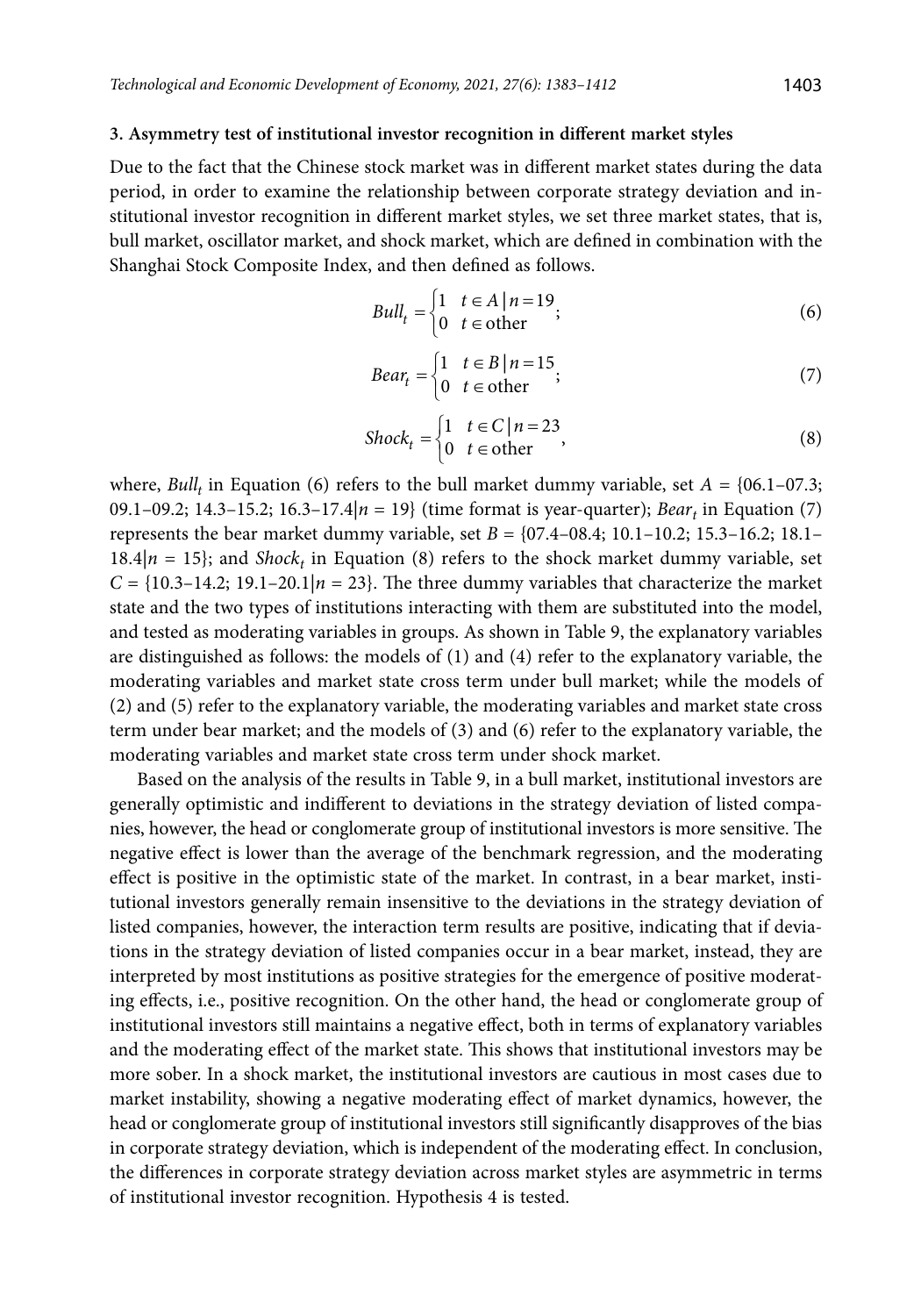| Variables                            | $Groupown_{i,t}$            | $Groupown_{i,t}$            | $Groupown_{i,t}$            | $GroupGN_{i,t}$              | $GroupGN_{i,t}$              | $GroupGN_{i,t}$              |
|--------------------------------------|-----------------------------|-----------------------------|-----------------------------|------------------------------|------------------------------|------------------------------|
|                                      | (1)                         | (2)                         | (3)                         | (4)                          | (5)                          | (6)                          |
| $DS_{i,t}$                           | $-0.0021$<br>$(-1.1819)$    | $-0.0027$<br>$(-1.5374)$    | $-0.0019$<br>$(-1.0617)$    | $-0.0027***$<br>$(-4.6320)$  | $-0.0012*$<br>$(-1.8279)$    | $-0.0019**$<br>$(-2.3559)$   |
| $DS_{i,t} \times Bul_{i,t}$          | $-0.0004$<br>$(-0.9198)$    |                             |                             | $0.0023***$<br>(4.5892)      |                              |                              |
| $DS_{i,t} \times Bear_{i,t}$         |                             | $0.0017***$<br>(3.2752)     |                             |                              | $-0.0027***$<br>$(-5.8704)$  |                              |
| $DS_{i,t} \times \text{Shock}_{i,t}$ |                             |                             | $-0.0011*$<br>$(-1.6573)$   |                              |                              | $-0.0001$<br>$(-0.1655)$     |
| Constant                             | $-0.0389***$<br>$(-2.7986)$ | $-0.0386***$<br>$(-2.7779)$ | $-0.0391***$<br>$(-2.8176)$ | $-0.0522***$<br>$(-10.1716)$ | $-0.0521***$<br>$(-10.1958)$ | $-0.0513***$<br>$(-10.0553)$ |
| Controls                             | Y                           | Y                           | Y                           | Y                            | Y                            | Y                            |
| $\mathbf N$                          | 54,262                      | 54,262                      | 54,262                      | 54,262                       | 54,262                       | 54,262                       |
| Adi. $R^2$                           | 0.0710                      | 0.0710                      | 0.0710                      | 0.1280                       | 0.1280                       | 0.1270                       |

Table 9. Moderating role of market state – asymmetries in strategy deviation of firms and institutional investor recognition

# **5. Stability test**

To ensure the reliability of the main results of this paper, the following stability tests were mainly conducted.

# **5.1. Holding network clustering algorithm adjustment**

Instead of the algorithm for GN clustering in the stability test described previously, the equally computationally efficient Louvain algorithm, proposed by Blondel et al. (2008), is applied to solve the community learning clustering problem, which is a heuristic algorithm based on modularity optimization. The process of cutting a complex network into communities by this method is called modularity. Thus, the physical meaning of modularity is the difference between the number of connected edges of nodes in a community and the number of edges under random conditions. Specifically, if  $i$  denotes a node, then  $k_i$  denotes the weights of all edges connected to node *i*. The first step involves the computation in which each vertex is treated as a community, and the number of communities is the same as that of vertices. In the second step, each vertex is merged with its neighboring vertices in turn, and their modularity gain is calculated to be greater than 0. In the case that it is greater than 0, the node is put into the community of the neighboring nodes. Iterate the second step until the algorithm is stable, i.e., the communities to which all vertices belong no longer change. In the third step, all nodes of each community are compressed into one node, and the weights of the points within the community are transformed into the weights of the new node ring. Besides, the weights between communities are transformed into the weights of the new node edges. Then, the above calculations are repeated until the algorithm is stable, as shown in Figure 5.

Figure 5 shows an example, where each node is a separate community in the initial calculation of the first layer of graph clustering, and node *B* is used as a community to cluster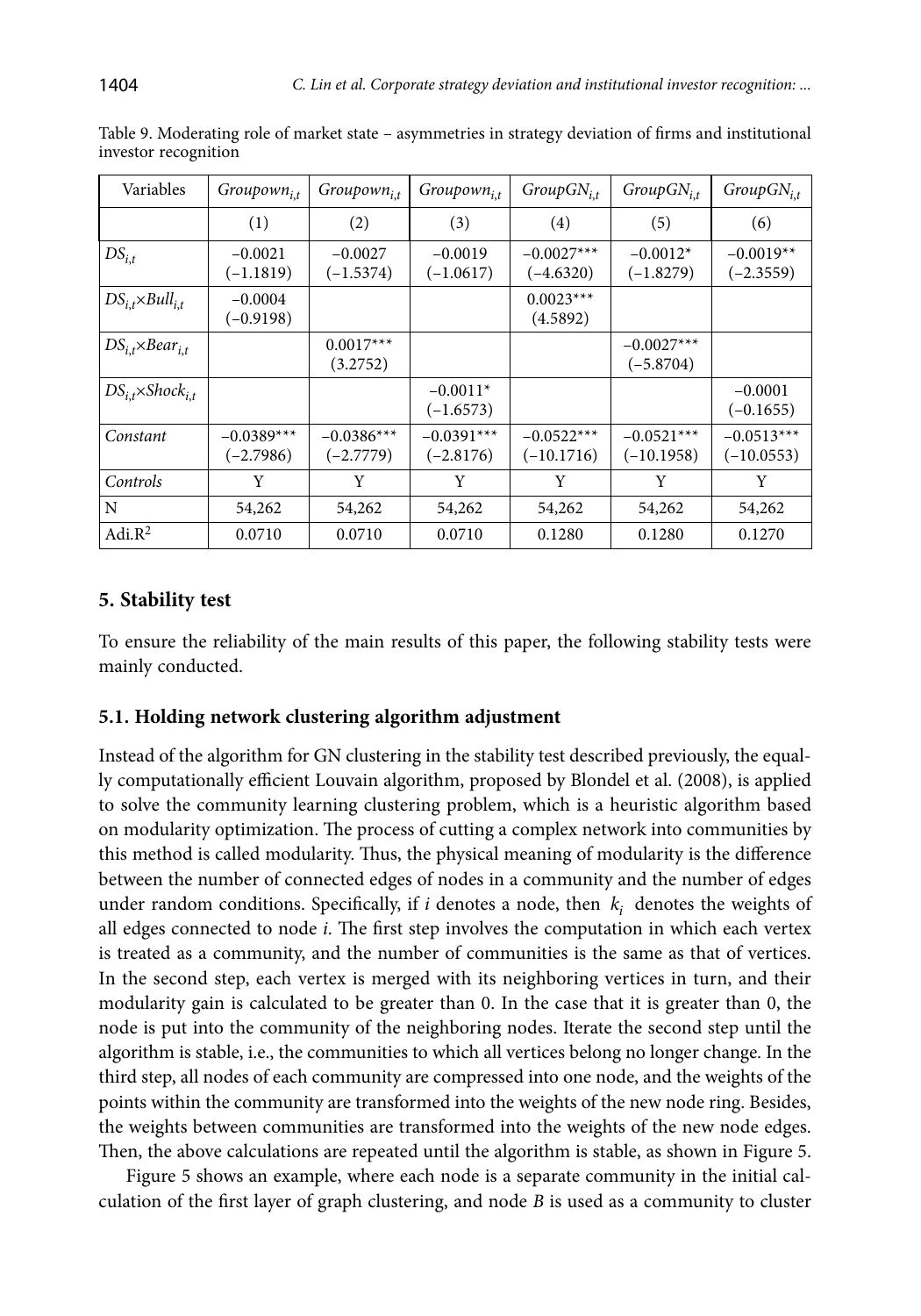

2. Inter-community clustering at the second level:



Figure 5. Example of Louvain's algorithm

node *A*. In the judgment, the undirected  $\frac{1}{2}$   $k_{i,in}$  is 1 (*AB*),  $\frac{\sum_{i=1}^{n} k_{i,in}}{2}$ *all*  $\frac{r_{all}}{m}$  is  $\frac{5}{n}$ *m* (*BA*, *BC*, *BE*, *BF*, *BG*),  $k_i$  (*AB*, *AE*, *AH*) is 3, ∑ $k_i/m$  is less than 1, the gain function ∆*Q* is positive, and node *A* can be merged into community *B*. In this way, all node communities are traversed. The second layer is computed to reduce the communities into clusters forming classes of nodes α, β, η, ξ; *ki,in* is the weight sum of the self-loop edges of the communities reduced into clusters. For the connection between nodes of class  $k_{i,j}$ . The second layer is converted to the inner loop iteratively calculated to the modularity degree *Q* stable.

In this paper, when the algorithm is replaced, as shown in (1) of Table 10, there is still a significant negative relationship between the listed companies' strategy deviation and institutional investors' cluster recognition.

#### **5.2. Adjustment test of listed companies' strategy deviation algorithm**

As mentioned before, since there are few separately disclosed data on advertising expenses and R&D expenses for Chinese listed companies, the cost of sales and net intangible assets instead of advertising expenses and R&D expenses are used in this paper to take approximate values, respectively. In the test of stability, the above two dimensions are removed to get the new *DSi*,*<sup>t</sup>* calculated by applying the four dimensions. Besides, the regressions are conducted, and the test results are shown in  $(2)-(3)$  of Table 10, and the change of the algorithm has no impact on the conclusion.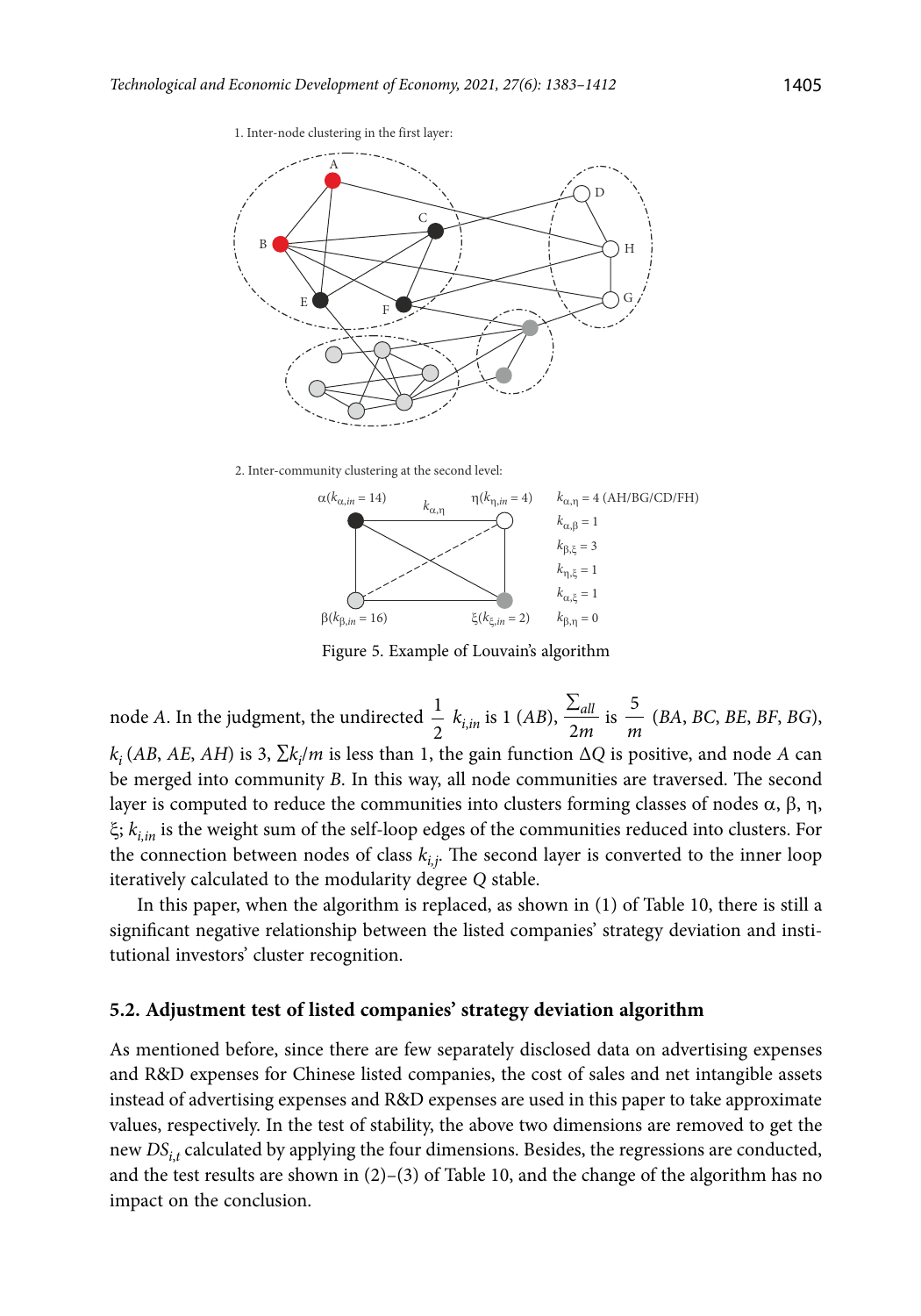| Variables  | $Groupown_{i,t}$             | $Groupown_{i,t}$          | $GroupGN_{i,t}$              |
|------------|------------------------------|---------------------------|------------------------------|
|            | (1)                          | (2)                       | (3)                          |
| $DS_{i,t}$ | $-0.0008*$<br>$(-1.8471)$    | $-0.0034*$<br>$(-1.9545)$ | $-0.0020***$<br>$(-3.0433)$  |
| N          | 54,262                       | 54,262                    | 54,262                       |
| Constant   | $-0.0371***$<br>$(-10.4760)$ | $-0.0241*$<br>$(-1.8697)$ | $-0.0512***$<br>$(-10.5646)$ |
| N          | 54,262                       | 54,262                    | 54,262                       |
| Adi. $R^2$ | 0.0260                       | 0.0450                    | 0.1210                       |

Table 10. Institutional investor approval clustering algorithm adjustment and listed company strategy deviation algorithm adjustment test

# **5.3. Adjustment test for the definition of long position**

The benchmark model uses a liquid stock position of 1%, and the position percentage is increased to 3%, 5%, 7% and 10% respectively to reconstruct the financial complex network, thereby measuring the general approval of institutional investors and the clustered approval of institutional investors. The regression results are shown in the models from  $(1)$ – $(8)$  in Table 11, and the test results show that when the definition of heavy position is adjusted to 3%, despite the change in the holding network, the listed companies show a bias in strategy deviation, and the institutional investors will still disapprove. However, when we continue to increase the threshold limit of outstanding shareholdings by two percentage, generally to 5%, 7% and 10% respectively, the data are not practically significant, and not enough in the overall regression due to the fact that the network becomes increasingly sparse based on the low relative shareholdings of institutional investors generally. The head institutional investors, on the other hand, have a relatively high relative shareholding. And although the degree of negative impact is decreasing, the clustering endorsement remains statistically significant at the 1% Statistical level. As the proportion of outstanding shares held by institutional investors increases, the coefficient of the regression generally becomes smaller. Most institutional investors are less and less concerned with corporate strategic deviations and operational risks, and may be more concerned with investment hotspots and market themes or its own

| Variables  | $Gpown_{i,t}$<br>3%        | $GpGN_{i,t}$<br>3%          | $Gpown_{i,t}$<br>5%         | $GpGN_{i,t}$<br>5%          | Gpown <sub>i.t</sub><br>7% | $GpGN_{i,t}$<br>7%          | $Gpown_{i,t}$<br>10%        | $GpGN_{i,t}$<br>10%         |
|------------|----------------------------|-----------------------------|-----------------------------|-----------------------------|----------------------------|-----------------------------|-----------------------------|-----------------------------|
|            | (1)                        | (2)                         | (3)                         | (4)                         | (5)                        | (6)                         | (7)                         | (8)                         |
| $DS_{i,t}$ | $-0.0032*$<br>$(-1.8548)$  | $-0.0020***$<br>$(-3.1923)$ | $-0.0017$<br>$(-1.0325)$    | $-0.0018***$<br>$(-2.9159)$ | $-0.0021$<br>$(-1.4160)$   | $-0.0016***$<br>$(-2.7248)$ | $-0.0008$<br>$(-1.0833)$    | $-0.0015***$<br>$(-2.6870)$ |
| Constant   | $-0.0252**$<br>$(-2.0313)$ | $-0.0432***$<br>$(-9.2748)$ | $-0.0409***$<br>$(-3.3193)$ | $-0.0355***$<br>$(-7.6496)$ | $-0.0229**$<br>$(-2.3477)$ | $-0.0355***$<br>$(-8.0223)$ | $-0.0209***$<br>$(-4.1812)$ | $-0.0296***$<br>(–7.1799)   |
| Controls   | Y                          | Y                           | Y                           | Y                           | Y                          | Y                           | Y                           | Y                           |
| N          | 54,262                     | 54,262                      | 54,262                      | 54,262                      | 54,262                     | 54,262                      | 54,262                      | 54,262                      |
| Adi. $R^2$ | 0.0380                     | 0.1180                      | 0.0520                      | 0.1240                      | 0.0250                     | 0.1080                      | 0.0420                      | 0.0990                      |

Table 11. Adjustments to the definition of long position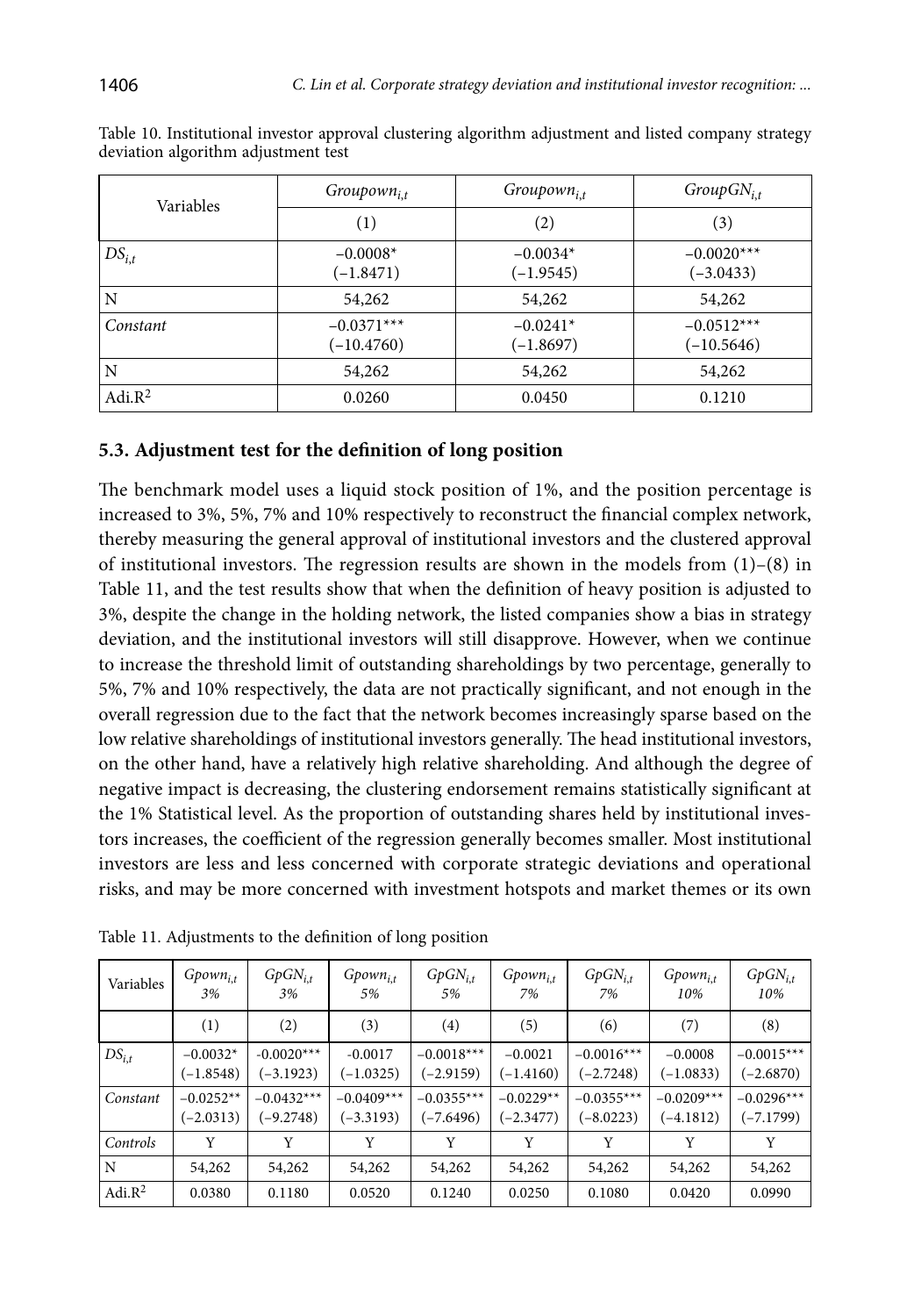strategy and risk, but investment groups or head institutions are always more concerned with corporate strategic deviations. This is also in line with the investment characteristics of the Chinese capital market. The result also illustrates the stability of the validation findings from another perspective.

## **Conclusions and discussion**

Scholars have used network topology properties to study microstructure in financial markets with good results in recent years. In order to obtain better data, we use financial network holdings and clustering to measure the degree of institutional investor recognition, instead of using a single perspective to measure shareholding ratios, position openings, and turnover rates. The capital market is an interconnected, symbiotic and interdependent ecological community, therefore, the shareholding ratio of one institution is not able to indicate the degree of recognition of the institution itself. In view of this, this paper constructs a complex network, in this manner to provide a more accurate description from the universal and group perspectives of the institution. Till now, no literature has been found to use this approach to study issues related to this thesis. While most previous literature has tested the direct impact of strategic information on corporate stock prices or market values, with less attention paid to the perspective of how strategic information at the internal decision-making level of firms affects the attention and recognition of capital market investors. In this paper, empirical evidence from a new perspective is provided on the of strategic information for the recognition of institutional investors in the capital market.

Through our findings, which explain our observations and are in line with existing similar views of the final results, although the specific methods we used, the details of the study are not the same and we have summarised the theoretical and practical implications of the work.

The contribution of this study to the literature is: we construct the quarterly panel data from 2006 to 2020 to study the heterogeneity and asymmetry of institutional investors' recognition of strategic differences of listed companies. It is found that the greater the strategy deviation of listed firms, the lower the institutional investor's endorsement of the decision to hold outstanding shares of the firm. And the group endorsement of institutional clusters in the capital market is more significant than other institutional investors. Both are insensitive to financial and financing-driven strategy deviation, while most institutional investors are more concerned with balance sheet matters, and the institutional clusters are more concerned with income statement matters. Though the institutional investors cannot accept a large deviation in strategy deviation of listed state-owned enterprises, they are insensitive to the deviations in strategy deviation of private and foreign companies, etc., when their operating styles are contrary to industry averages. In the case that there are different style changes in the overall market sentiment, institutional investors also appear to show different shareholding recognitions, and their specific moderating effect is asymmetric. In short, institutional investors, as external stakeholders, have different attitudes towards strategic deviation in different strategic areas, different nature of enterprises and different market styles. But on the whole, it shows a negative attitude. The reason may be that enterprises adopt unconventional strategic route, which may increase business risks and operating costs, resulting in unstable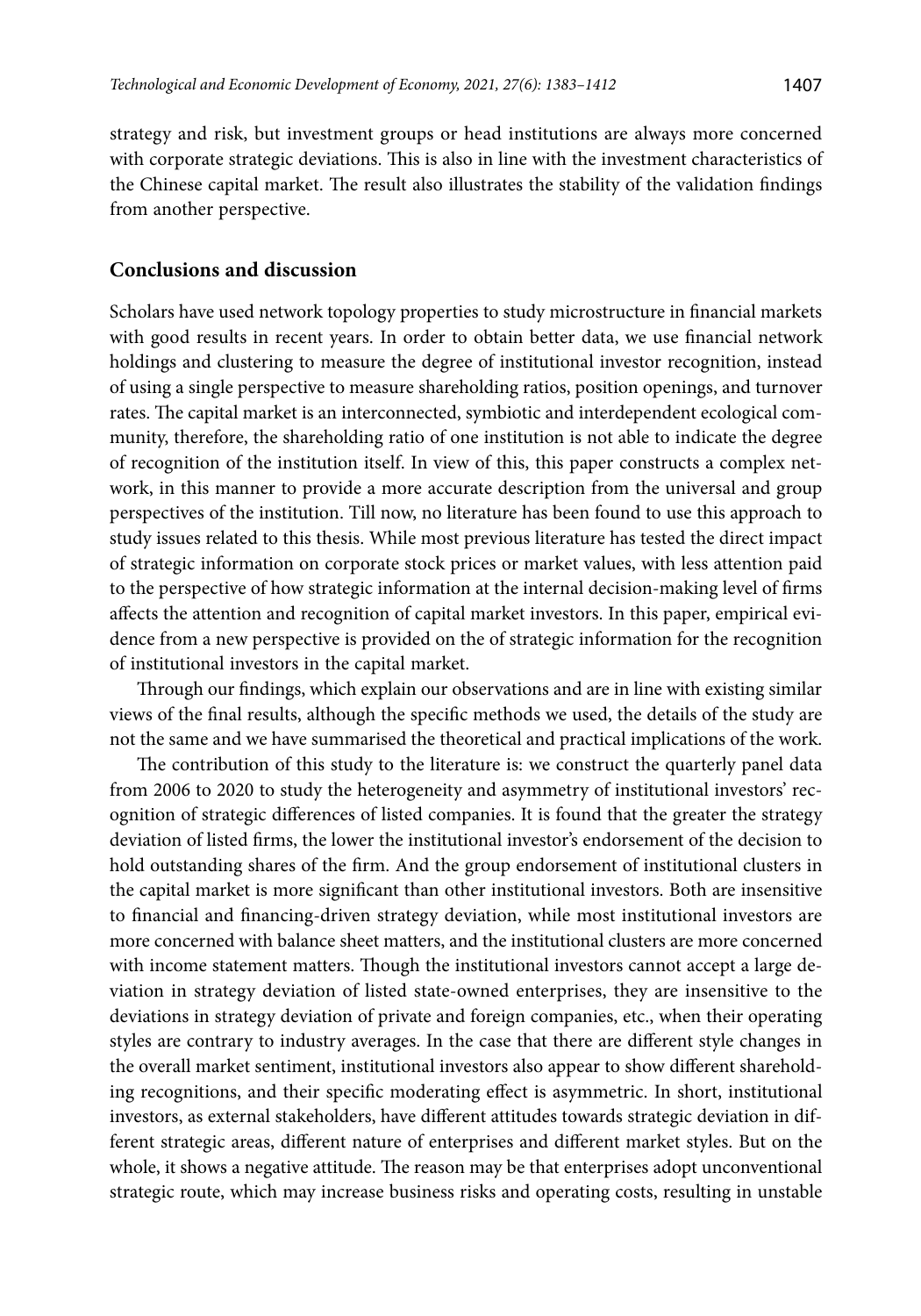valuation of the capital market and value fluctuations; at the same time, due to asymmetric information, institutional investors cannot carefully distinguish the other side's strategic deviation from "reform and innovation" or "deviant", but for risk considerations, they do not recognize this strategy Deviation.

Therefore, in terms of corporate strategy designation and practice, we believe that: Firstly, the relevant state departments further regulate the disclosure of corporate strategy information, guide enterprises to improve the quantity of strategic risk information disclosure, thus reducing the degree of risk and information asymmetry brought by corporate strategy differences, and mitigating the adverse economic consequences of corporate strategy differences. Secondly, capital market participants should have a more comprehensive understanding of the economic consequences of strategic choices, so as to avoid investment losses due to information asymmetry, while in the meantime, recognize the core competitiveness of strategic choices and have a certain understanding of their riskiness. Most important of all, when planning the strategic layout, the enterprises should fully realize the operational risks that the strategy may face if it deviates from the conventional way of the industry, attach importance to the disclosure of strategic information, improve the off-balance sheet disclosure, do a good job in publicity and interpretation, and alleviate the information asymmetry of the capital market. Improve the assessment rating of corporate information disclosure, and alleviate the adverse economic consequences of corporate strategic differences.

Of course, there are still inevitable limitations to this work, and the existence of limitations also means that future research will be full of promise. In particular, they are as follows.

Firstly, we have focused our research on the issue of the relationship between corporate strategy deviations and external institutional investor recognition. As the secondary market for our securities has a strong speculative flavor, we see this endorsement and increase in holdings as an external force, but we cannot exclude that some of the related parties are privy to inside information. The specific mechanics of that segment are beyond the scope of this investigation, but the issue is equally worthy of depth.

Secondly, we have made strategic deviation an important part of the work, but its opposing view, strategic integration, is not mentioned in the empirical session. While a hasty mention would make the objective of the study unclear, what is the attitude of institutional investors towards strategic integration in the context of network structures? Are the answers to these two related questions diametrically opposed? This is also a question worth pondering.

Finally, it would be a new perspective if other techniques were used to move away from institutional investors' endorsement of corporate strategic deviations and instead focus on whether they are "reform and innovation" or "deviation from the norm". Its relevance to this paper is that since institutional investors do not recognize strategic deviations, it is all the more important for the corporate authorities to be sure that they are "reforming and innovating" and following their own path, rather than "deviating" and being abandoned by the financing market.

### **Funding**

This work was supported by the <Social Science Planning and Research Project of Shandong Province> under Grant [number 21BTJJ01].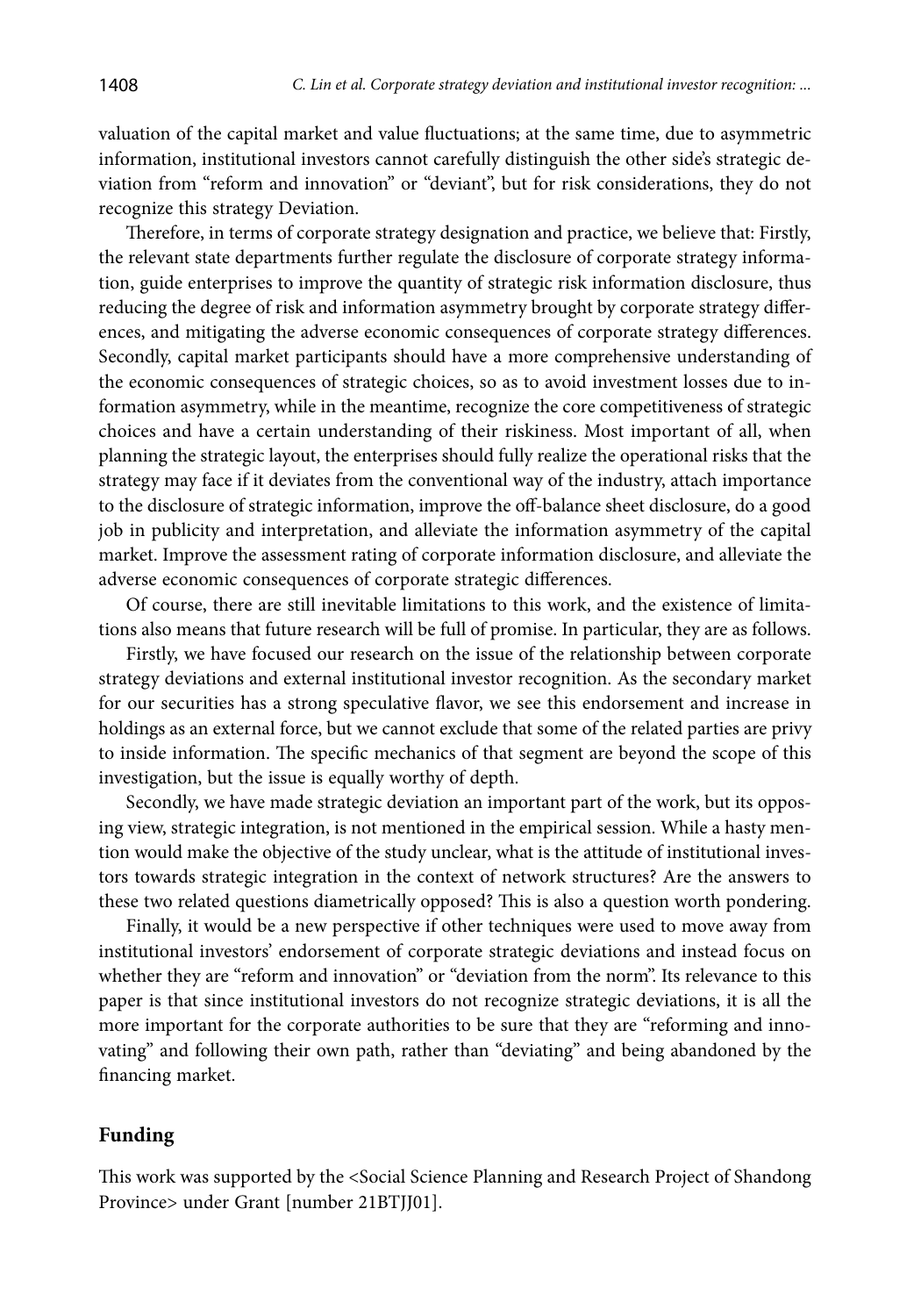### **Author contributions**

Chun-Yan Lin conceived the study and were responsible for the design and development of the data analysis. Jia Liu was responsible for data collection, concrete analysis and wrote the first draft of the article. Pei-De Liu was responsible for organizing ideas, revising, touching up and correcting the manuscript.

### **Disclosure statement**

Authors have no conflict of interest to declare.

## **References**

- Algaeed, A. H. (2021). Capital market development and economic growth: an ARDL approach for Saudi Arabia, 1985–2018. *Journal of Business Economics and Management*, *22*(2), 388−409. <https://doi.org/10.3846/jbem.2020.13569>
- Bates, T. W., Kahle, K. M., & Stulz, R. M. (2009). Why do U.S. firms hold so much more cash than they used to? *Journal of Finance*, *64*(5), 1985−2021. <https://doi.org/10.1111/j.1540-6261.2009.01492.x>
- Benner, M. J. (2010). Securities analysts and incumbent response to radical technological change: Evidence from digital photography and internet telephony. *Organization Science*, *21*(1), 42−62. <https://doi.org/10.1287/orsc.1080.0395>
- Bentley, K. A., Omer, T. C., & Sharp, N. Y. (2013). Business strategy, financial reporting irregularities, and audit effort. *Contemporary Accounting Research*, *30*(2), 780−817. <https://doi.org/10.1111/j.1911-3846.2012.01174.x>
- Blanc Alquier, A. M., & Lagasse Tignol, M. H. (2006). Risk management in small- and medium-sized enterprises. *Production Planning* & *Control*, *17*(3), 273−282. https://doi.org/10.1080/09537280500285334
- Blondel, V. D., Guillaume, J. L., Lambiotte, R., & Lefebvre, E. (2008). Fast unfolding of communities in large networks. *Journal of Statistical Mechanics: Theory and Experiment*, *10*. <https://doi.org/10.1088/1742-5468/2008/10/P10008>
- Buzzell, R. D., & Gale, B. T. (1987). The PIMS principles: linking strategy to performance. *Journal of Marketing*, *53*(2), 126−129. <https://doi.org/10.1177/002224298905300210>
- Cappa, F., Cetrini, G., & Oriani, R. (2020). The impact of corporate strategy on capital structure: Evidence from Italian listed firms. *The Quarterly Review of Economics and Finance*, *76*, 379−385. <https://doi.org/10.1016/j.qref.2019.09.005>
- Cazavan-Jeny, A., & Jeanjean, T. (2006). The negative impact of R&D capitalization: A value relevance approach. *European Accounting Review*, *15*(1), 37−61. <https://doi.org/10.1080/09638180500510384>
- Carpenter, M. A. (2000). The price of change: The role of CEO compensation in strategic variation and deviation from industry strategy norms. *Journal of Management*, *26*(6), 1179−1198. <https://doi.org/10.1177/014920630002600606>
- Chatterjee, A., & Hambrick, D. C. (2007). It*'*s all about me: Narcissistic chief executive officers and their effects on company strategy and performance. *Administrative Science Quarterly*, *52*(3), 351−386. <https://doi.org/10.2189/asqu.52.3.351>
- Chauhan, G. S., & Huseynov, F. (2016). Corporate financing and target behavior: New tests and evidence. *Journal of Corporate Finance*, *48*, 840−856. <https://doi.org/10.1016/j.jcorpfin.2016.10.013>
- Chebbi, H., Yahiaoui, D., Sellami, M., Papasolomoud, I., & Melanthiou, Y. (2020). Focusing on internal stakeholders to enable the implementation of organizational change towards corporate entrepreneurship: A case study from France. *Journal of Business Research*, *119*, 209−217. <https://doi.org/10.1016/j.jbusres.2019.06.003>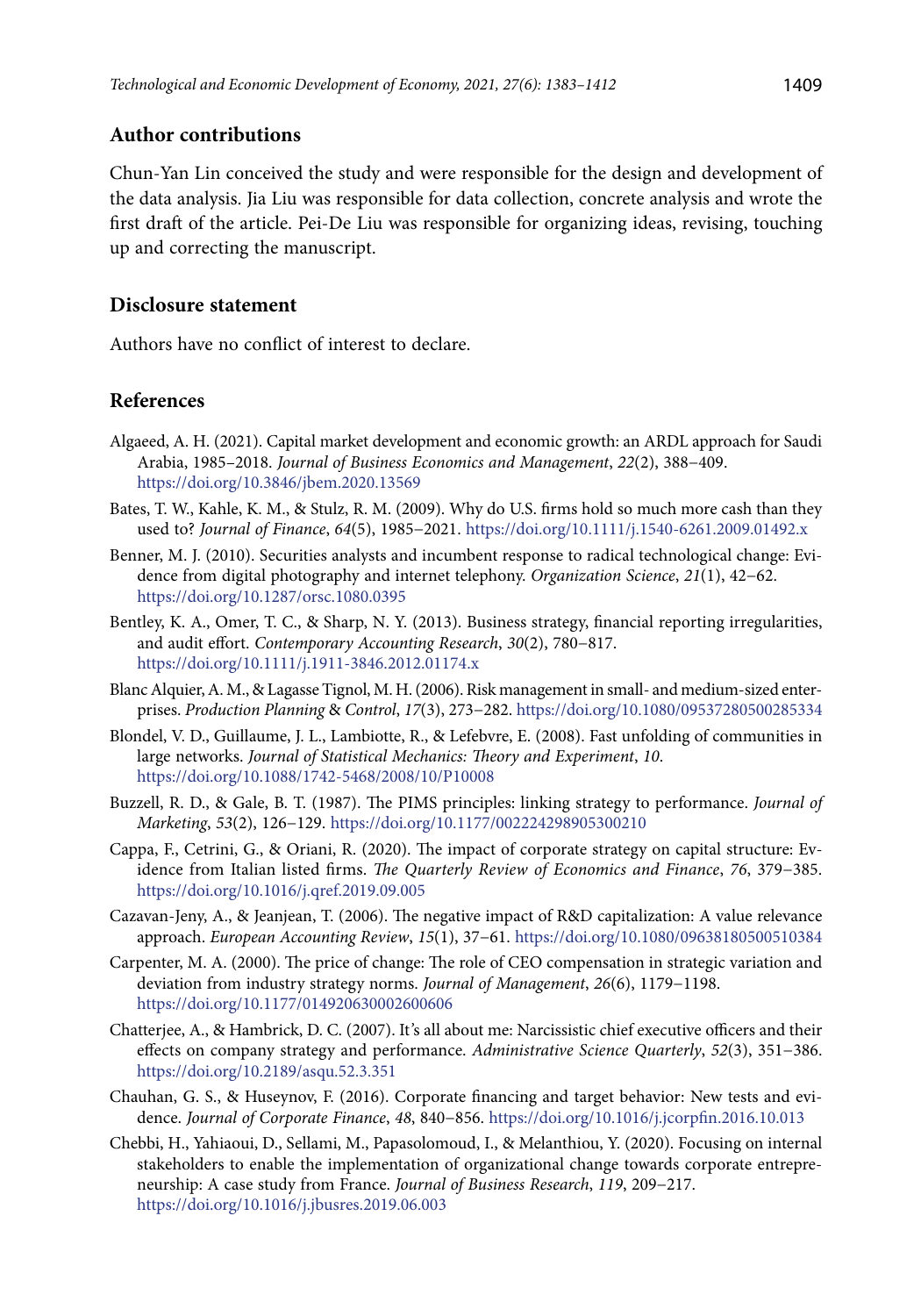- Chen, M. J., & Miller, D. (1994). Competitive attack, retaliation and performance: An expectancy-valence framework. *Strategic Management Journal*, *15*(2), 85–102.<https://doi.org/10.1002/smj.4250150202>
- Chen, T. Q., He, J. M., & Li, X. D. (2017). An evolving network model of credit risk contagion in the financial market. *Technological and Economic Development of Economy*, *23*(1), 22−37. <https://doi.org/10.3846/20294913.2015.1095808>
- Chen, T., & Lin, C. (2017). Does information asymmetry affect corporate tax aggressiveness? *Journal of Financial* & *Quantitative Analysis*, *52*(5), 2053−2081. <https://doi.org/10.1017/S0022109017000576>
- Das, S., Sen, P. K., & Sengupta, S. (1998). Impact of strategic alliances on firm valuation. *Academy of Management Journal*, *41*(1), 27−41. <https://doi.org/10.2307/256895>
- DiMaggio, P. J., & Powell, W. W. (1983). The iron cage revisited: Institutional isomorphism and collective rationality in organizational fields. *American Sociological Review*, *48*(2), 147–160. <https://doi.org/10.2307/2095101>
- DiMaggio, P. J., & Powell, W. W. (1991). Introduction*.* In *The new institutionalism in organizational analysis*. University of Chicago Press.
- Doukas, J., & Switzer, L. (1992). The stock market's valuation of R&D spending and market concentration. *Journal of Economics* & *Business*, *44*(2), 95−114. [https://doi.org/10.1016/0148-6195\(92\)90009-Y](https://doi.org/10.1016/0148-6195(92)90009-Y)
- Dvorsk, J., Belas, J., Gavurová, B., & Brabenec, T. (2021). Business risk management in the context of small and medium-sized enterprises. *Economic Research-Ekonomska Istraživanja*, *34*(1), 1690−1708*.* <https://doi.org/10.1080/1331677X.2020.1844588>
- Gao, J., Liang, Z., Shang, J., & Xu, Z. (2020). Remanufacturing with patented technique royalty under asymmetric information and uncertain markets. *Technological and Economic Development of Economy*, *26*(3), 599−620. <https://doi.org/10.3846/tede.2019.10287>
- Geletkanycz, M. A., & Hambrick, D. C. (1997). The external ties of top executives: implications for strategic choice and performance. *Administrative Science Quarterly*, *42*(4), 654−681. <https://doi.org/10.2307/2393653>
- Habib, A., Hasan, M. M., & Jiang, H. (2017). Stock price crash risk: review of the empirical literature. *Accounting* & *Finance*, *58*, 211−251. <https://doi.org/10.1111/acfi.12278>
- Haunschild, P. R. (1993). Interorganizational imitation: the impact of interlocks on corporate acquisition activity. *Administrative Science Quarterly*, *38*(4), 564–592. <https://doi.org/10.2307/2393337>
- Haveman, H. A. (1993). Follow the leader: mimetic isomorphism and entry into new markets. Administrative *Science Quarterly*, *38*(4), 593–627. <https://doi.org/10.2307/2393338>
- Henry, A. O., Osei, D., & Franco, M. (2019). Leverage deviations and acquisition probability in the UK: The moderating effect of firms*'* internal capabilities and deal diversification potential. *European Management Review*, *16*(4), 1059–1077. <https://doi.org/10.1111/emre.12307>
- Higgins, D., Omer, T. C., & Phillips, J. D. (2015). The influence of a firm's business strategy on its tax aggressiveness. *Contemporary Accounting Research*, *32*(2), 674–702. <https://doi.org/10.1111/1911-3846.12087>
- Hutton, A. P., Marcus, A. J., & Tehranian, H. (2009). Opaque financial reports, R2, and crash risk. *Journal of Financial Economic*s, *94*(1), 67–86. <https://doi.org/10.1016/j.jfineco.2008.10.003>
- Ittner, C. D., Larcker, D. F., & Rajan, M. V. (1997). The choice of performance measures in annual bonus contracts. *The Accounting Review*, *72*(2), 231–255. <https://www.jstor.org/stable/248554>
- Yin, K. D., Liu, Z., Huang, C., & Liu, P. D. (2020). Topological structural analysis of China*'*s new energy stock market: A multi-dimensional data network perspective. *Technological and Economic Development of Economy*, *26*(5), 1030–1051. <https://doi.org/10.3846/tede.2020.12723>
- Jin, L., & Myers, S. C. (2006). R2 around the world new theory and new tests. *Journal of Financial Economics*, *79*(2), 257–292. <https://doi.org/10.1016/j.jfineco.2004.11.003>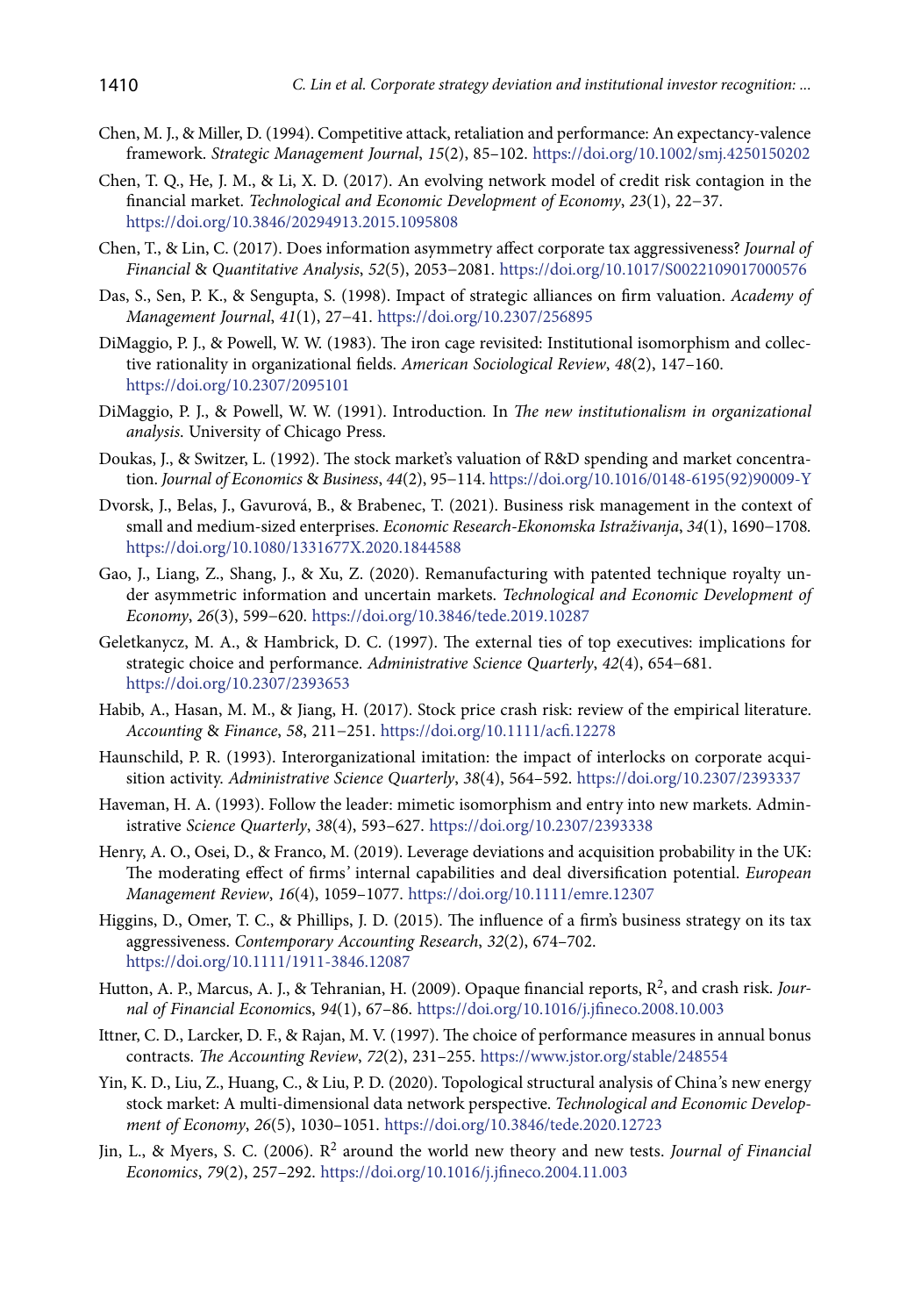- Keating, A. S., & Zimmerman, J. L. (1999). Depreciation-policy changes: Tax, earnings management, and investment opportunity incentives. *Journal of Accounting* & *Economics*, *28*(3), 359–389. [https://doi.org/10.1016/S0165-4101\(00\)00004-5](https://doi.org/10.1016/S0165-4101(00)00004-5)
- Kinney, Jr. W. R., & McDaniel, L. S. (1989). Characteristics of firms correcting previously reported quarterly earnings. *Journal of Accounting and Economics*, *11*(1), 71–93. [https://doi.org/10.1016/0165-4101\(89\)90014-1](https://doi.org/10.1016/0165-4101(89)90014-1)
- Kothari, P., Patel, S., Brown, P., Obara, L., & O'Malley, S. (2002). A prospective double-blind randomized controlled trial comparing the suitability of KTP laser tonsillectomy with conventional dissection tonsillectomy for day case surgery. *Clinical Otolaryngology, 27*(5), 369–373. <https://doi.org/10.1046/j.1365-2273.2002.00596.x>
- Kothari, S. P., Shu, S., & Wysocki, P. D. (2009). Do managers withhold bad news? *Journal of Accounting Research*, *47*(1), 241–276. <https://doi.org/10.1111/j.1475-679X.2008.00318.x>
- Lara, J. M. G., Osma, B. G., & Penalva, F. (2011). Conditional conservatism and cost of capital. *Review of Accounting Studies*, *16*(2), 247–271. <https://doi.org/10.1007/s11142-010-9133-4>
- Li, D. F., & Liu, P. D. (2020). Big data and intelligent decision methods in economy, innovation and sustainable development. *Technological and Economic Development of Economy*, *26*(5), 970–973. <https://doi.org/10.3846/tede.2020.13354>
- Li, R., Cui, Y., & Zheng, Y. (2021). The impact of corporate strategy on enterprise innovation based on the mediating effect of corporate risk-taking. *Sustainability*, *13*(3), 1023. <https://doi.org/10.3390/su13031023>
- Miles, R. E., & Snow, C. C. (2003). *Organizational strategy*, *structure*, *and process*. Stanford University Press.
- Miles, R. E., Snow, C. C., Meyer, A. D., & Coleman, H. J. (1978). Organizational strategy, structure, and process. *The Academy of Management Review*, *3*(3), 546–562. <https://doi.org/10.5465/amr.1978.4305755>
- Newman, M. E. J., & Girvan, M. (2004). Finding and evaluating community structure in networks. *Physical Review E*, *69*(2), 026113. <https://doi.org/10.1103/PhysRevE.69.026113>
- Pareek, A. (2012). Information networks: Implications for mutual fund trading behavior and stock returns. *SSRN Electronic Journal*, *2*. <https://doi.org/10.2139/ssrn.1361779>
- Park, J. I., & Hee, J. S. (2017). The relation between corporate tax aggressiveness and future financial performance. *Journal of Taxation and Accounting*, *18*(3), 145–182. <https://doi.org/10.35850/KJTA.18.3.06>
- Prahalad, C. K., & Hamel, G. (1990). The core competence of the corporation. *Harvard Business Review*, *68*(3), 275–292. [https://doi.org/10.1007/3-540-30763-X\\_14](https://doi.org/10.1007/3-540-30763-X_14)
- Rajagopalan, N. (1997). Strategic orientations, incentive plan adoptions, and firm performance: Evidence from electric utility firms. *Strategic Management Journal*, *18*(10), 761–785. [https://doi.org/10.1002/\(SICI\)1097-0266\(199711\)18:10<761::AID-SMJ906>3.0.CO;2-2](https://doi.org/10.1002/(SICI)1097-0266(199711)18:10%3C761::AID-SMJ906%3E3.0.CO;2-2)
- Rajagopalan, N., & Spreitzer, G. M. (1997). Toward a theory of strategic change: A multi-lens perspective and integrative framework. *Academy of Management Review*, *22*(1), 48–79. <https://doi.org/10.5465/amr.1997.9707180259>
- Salehi, M., & Arianpoor, A. (2021). The relationship between business strategy and management entrenchment. *International Journal of Productivity and Performance Management.*  <https://doi.org/10.1108/IJPPM-06-2020-0288>
- Salehi, M., & Ghasempour, F. (2021). Material internal control weakness with intangible assets, capital structure and commercial risk. *Management Research Review*, *44*(7), 1059–1082*.* <https://doi.org/10.1108/MRR-06-2020-0335>